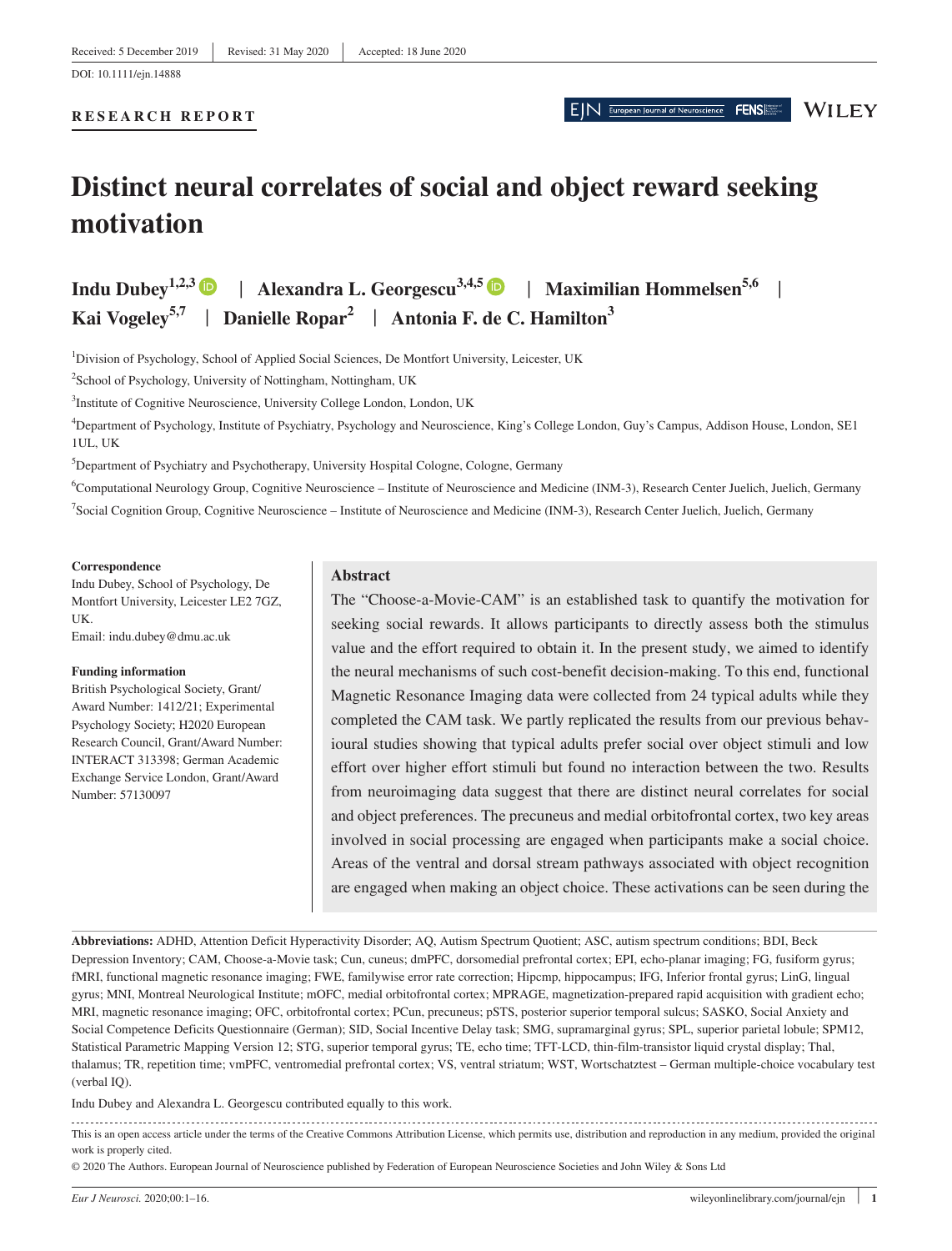decision phase even before the rewards have been consumed, indicating a transfer the hedonic properties of social stimuli to its cues. We also found that the left insula and bilateral clusters in the inferior occipital gyrus and the inferior parietal lobule were recruited for increasing effort investment. We discuss limitations and implications of this study which reveals the distinct neural correlates for social and object rewards, using a robust behavioural measure of social motivation.

#### **KEYWORDS**

Choose-a-Movie-CAM task, cost-benefit, decision-making, effort, fMRI, reward, social motivation

# **1** | **INTRODUCTION**

Every day we make decisions regarding the level of social engagement we choose to have with others around us. For example, when riding the train with a friend, we may have to choose between whether to spend time engaging in a small-talk or doing a crossword puzzle on our own. The social motivation theory assumes that adults under usual conditions intrinsically assign high values to social stimuli in their environment and that this impacts their decision-making (Chevallier, Kohls, Troiani, Brodkin, & Schultz, 2012). Evidence for this emerges during early development, with infants looking more at faces rather than nonface images (Gliga, Elsabbagh, Andravizou, & Johnson, 2009; Goren, Sarty, & Wu, 1975). Interestingly, there has been research to suggest that social motivation may be reduced in autistic individuals (e.g. Chevallier et al., 2012; Dubey, Ropar, & Hamilton, 2015). The aim of the current study is to explore and identify the neural systems that support social and nonsocial choices in typically developing adults, to help direct future research aiming to understand how these processes may be operating differently in autism spectrum conditions (ASC).

Social motivation theory differentiates between three components of motivation: (a) social orientation, that is, the identification of social stimuli in the environment, (b) social maintenance, that is, the continuation of engagement with social stimuli for a long duration and (c) social seeking, that is, the behavioural effort made to engage with social stimuli that have been pleasurable in the past (Chevallier et al., 2012). One aspect of the social seeking component, namely the "liking" of social rewards, that is, the hedonic pleasure experienced when consuming, has been extensively investigated before (Berridge, 2004). However, the "wanting" aspect of social seeking has been much less investigated. This is the incentive salience that promotes the approach and consumption of rewards (Berridge, 2004). Approaching or choosing a specific option depends on its decision value, or, the benefits minus the costs (Hare, O'Doherty, Camerer, Schultz, & Rangel, 2008; Peters & Büchel, 2010). This is where the notion of effort, as cost, may come in.

A number of behavioural methods have been developed over the past several years to explore the "wanting" aspect of social seeking, however these vary greatly in the manner in which they measure this component of social motivation and whether they were conducted in children or adults. For example, in the Social Incentive Delay (SID) task, adult participants see a cue indicating that their reward on each trial will be a small, medium or large smile, or a small, medium or large cash prize (Spreckelmeyer et al., 2009). They must then respond fast to a go-signal to get this reward. The logic of the task is that participants will work harder and will react faster to get a more valuable reward. However, in the SID task participants' "wanting" of the social stimuli is estimated from an indirect measure of RT to a cue, there is no active decision between a social and nonsocial reward. Other researchers have used approach–avoidance paradigms, where participants decide whether to engage or not with social and nonsocial stimuli. They make behavioural effort such as difficult keypresses or pulling a joystick to increase their exposure to social/nonsocial stimuli. These studies found that variables such as attractiveness (Hayden, Parikh, Deaner, & Platt, 2007), gaze direction and facial expression of the social partner (Jones, DeBruine, Little, Conway, & Feinberg, 2006) and the internal emotional state of the individual (Over & Carpenter, 2009) can have a direct influence on the preference adults and children have for social stimuli. Another type of paradigm involves incentive go no-go tasks, which are very similar to the SID task. In these tasks, participants play a game of making or inhibiting a response (keypress) and their reaction time is recorded. Like SID, the cues at the beginning of the trial indicate the intensity (high/low) of the reward. The task requires to run for both social and nonsocial rewards in different blocks. Results from this type of task show that children, irrespective of their diagnostic status (typical, ASC and ADHD) have lower-error rates and faster reaction times for nonsocial monetary conditions compared to social ones (Demurie, Roeyers, Wiersema, & Sonuga-Barke, 2016; Kohls et al., 2011). Finally, choice-based tasks actually require participants to make explicit decisions between social and nonsocial stimuli and their preference is taken as an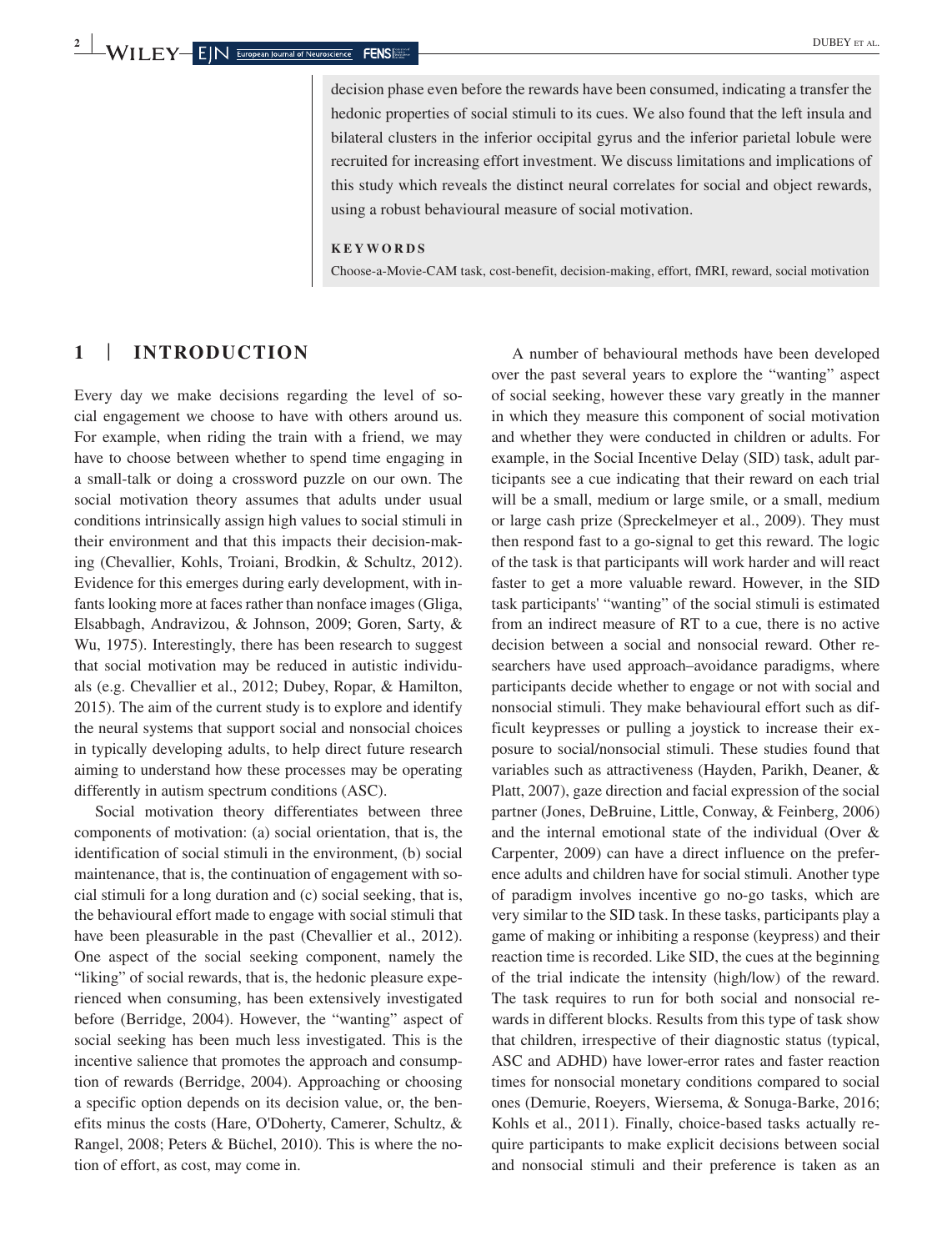index of social seeking (Gilbertson, Lutfi, & Weismer, 2017; Ruta et al., 2017). While Ruta et al. (2017) did not see any significant preference for social stimuli in typical children, Gilbertson et al. (2017) reported higher preference for social sounds than for nonsocial ones. Importantly, on these tasks, the level of effort required to see the stimuli remains the same on all trials, hence it is hard to separate the effect of effort from the preference for stimuli.

Over the last few years, we have developed the Choose-A-Movie task (CAM). Unlike previous paradigms, the CAM task not only allows participants to make active choices for either social or nonsocial options, but also includes a systematic manipulation of choice-associated effort levels. This allows for the investigation of social motivation in relation to effort in a direct manner. In the CAM task, participants first see two abstract cues indicating which reward they can receive, with a different level of effort required for each reward (Dubey, Ropar, & Hamilton, 2015, 2017, 2018). They can choose which reward to receive by engaging in the effort task (pressing a key several times) and then receive the reward of seeing a social or nonsocial video. Thus, participants are encouraged to make a trade-off between their preference for social and nonsocial stimuli in the context of different levels of effort. The variability between levels of effort helps to disentangle the effect of effort from the stimuli preference. This task has been used to quantify social seeking in adults and adolescents with and without ASC (Dubey, Ropar, & Hamilton, 2015, 2017). Findings from the CAM task consistently show that typical adults prefer social stimuli to nonsocial stimuli, but these choices are modulated by the effort required to see each stimulus. This indicates that for typically developed people, social stimuli may have higher intrinsic value than nonsocial stimuli to start with, and when performing the task, participants must combine their estimates of the intrinsic value of the items with the cost of obtaining it. However, which regions of the brain might be involved in these processes is unknown.

There are several candidate brain systems that are known to be involved in social decision-making. To take our initial opening example of comparing the options of chatting with a friend or doing a crossword: This choice would be difficult unless the two options are evaluated using a common scale for comparison. It is suggested that the value of stimuli in the world is represented in a common currency of valuation and a large body of evidence suggests that the orbitofrontal cortex (OFC) is the core region for evaluating the stimulus general reward "value" irrespective of the nature of the stimuli (Grabenhorst & Rolls, 2011; Levy & Glimcher, 2012). Moreover, Izuma and colleagues suggest that the ventral striatum (VS) along with other brain regions might be activated in both social as well as nonsocial (i.e. monetary) reward processing (Izuma, Saito, & Sadato, 2008). On a similar line, Lin, Adolphs, and Rangel (2012) found overlap

between social and monetary rewards in both the OFC and VS. However, there might also be distinct brain mechanisms tuned to rewards of different types. For example, Sescousse and colleagues (2010) reported activity of lateral OFC for monetary stimuli, but posterior OFC for erotic social stimuli. Ruff and Fehr (2014) discuss this controversy and contrast an "extended common currency scheme" with a "social-valuation-specific scheme". The former suggests that valuation for all stimuli can be localized in the same brain regions, whereas the latter implies that social valuation of stimuli is localized to specific brain regions that have evolved specifically to deal with them. If the latter is true, we might expect to find distinct brain regions involved in the CAM task when participants choose social stimuli compared to nonsocial ones.

The overarching aim of the current study is to determine what neural mechanisms are responsible for the decision-making process in the CAM task, in order to characterize this behavioural task with respect to current neural models of decision-making. Examining the decision-making phase of the task, we will test if there are distinct mechanisms engaged when people make a social choice compared to an object choice, and as they make increasingly effortful choices. Examining the reward phase of the task, we can test if viewing social stimuli engages reward areas of the brain more than viewing nonsocial stimuli.

# **2** | **MATERIALS AND METHODS**

# **2.1** | **Participants**

Twenty-four healthy adults with normal or corrected to normal vision and no history of any neurological or psychiatric condition participated in the study. There were 13 males and 11 females between the ages of 19 and 49 years ( $M = 29.14$ )  $SD = \pm 8.28$ . Participants were recruited through the local participant database. All participants gave an informed consent to participate in the study and completed a set of questionnaires (details given in procedure). They received an inconvenience allowance for their time. The study was conducted with the approval of the local ethics committee of the Medical Faculty of the University of Cologne, Germany.

# **2.2** | **Task and stimuli**

The behavioural CAM task used in the present study was based on the task previously introduced by Dubey et al. (2015). The task is found to be a robust measure of social reward-seeking motivation in typical and atypical adults and adolescents (Dubey, Ropar, & Hamilton, 2015, 2017). In the current study, we modified the CAM task used by Dubey et al. (2015) to optimize it for functional magnetic resonance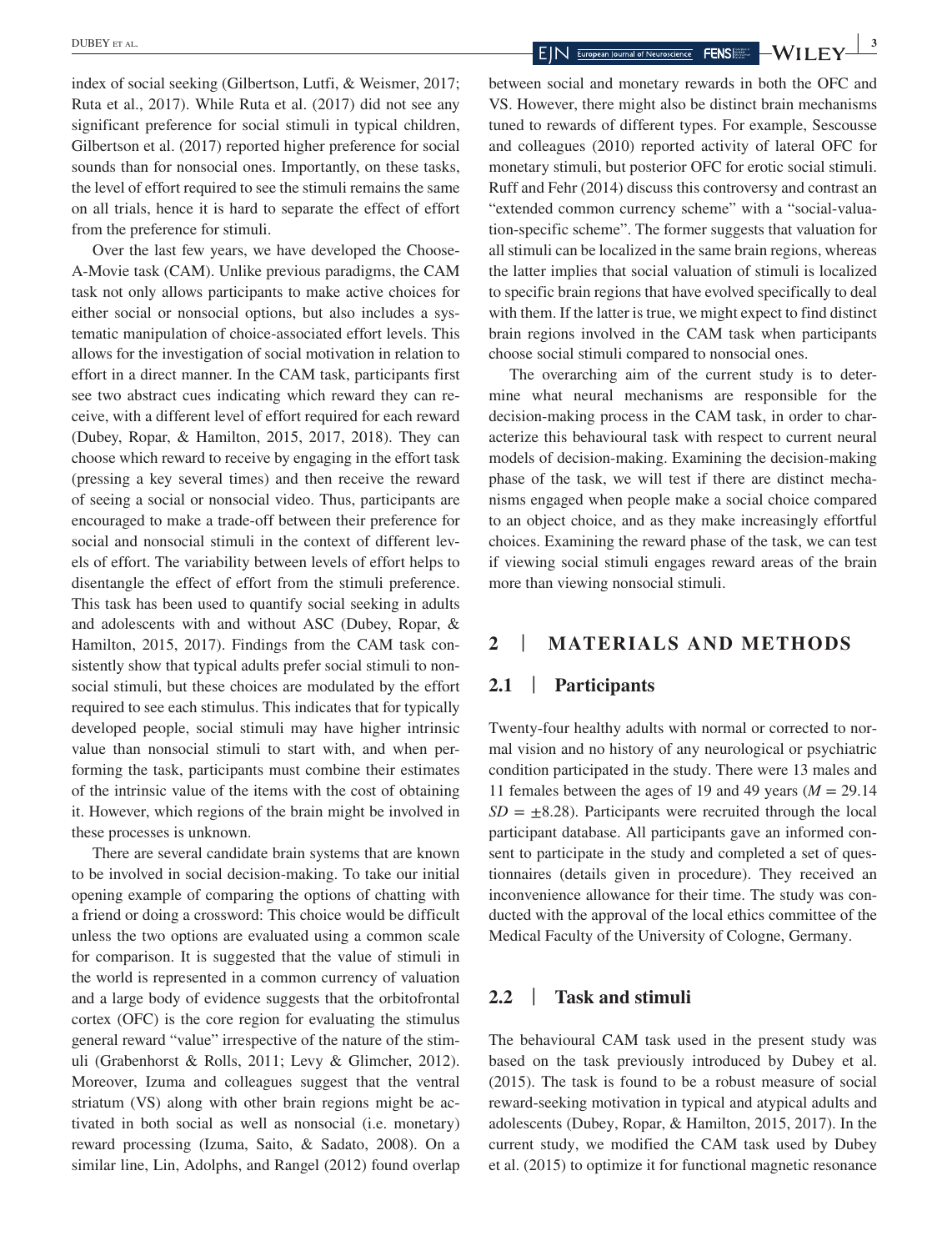**4 WII** FY FIN European Journal of Neuroscience FENS

imaging (fMRI) in the following way: (a) We matched the patterned boxes (stimuli linked with the movies) more closely to overcome any influence of colour/brightness on the neural activation; (b) We added a time limit for each trial and divided it into three phases, namely, a "decision phase" when the participant could view the options and prepare a decision, followed by an "action phase" where they could press keys to unlock the chosen box, and finally, the "movie phase" when they would watch the linked video stimulus from the chosen category. The task was presented on a  $12 \times 6.5$ -inch screen of a Samsung Ultrabook laptop for the practice trials and a suitable screen described below for fMRI set-up. The programme was run using a commercial software package (MATLAB R2017a; The MathWorks Inc.) with toolbox Cogent 2000 (Wellcome Department of Imaging Neuroscience, [http://](http://www.fil.ion.ucl.ac.uk/Cogent2000.html) [www.fil.ion.ucl.ac.uk/Cogent2000.html\)](http://www.fil.ion.ucl.ac.uk/Cogent2000.html).

The video stimuli comprised 10 social movies showing adult actors looking towards the camera and smiling, and 10 object movies showing regular household objects slowly rotating over a turntable (details given in Dubey et al., 2015). All movies were of a 3 s duration and 320 pixels by 180 pixels dimensions in size. The CAM task measures participants' preference for watching movies from each of these two categories, referred to hereafter as "social choices" and "object choices".

At the beginning of the task, participants were informed that they would see two patterned boxes on either side of the screen and that each box was linked to one category of movies (Figure 1a). For example, the box with horizontal lines might be linked with social movies and the box with vertical lines linked with object movies (or vice-versa). The association between box pattern and stimulus category was counterbalanced between the participants. On each trial, participants were presented with the two boxes on the screen with one, two or three locks on each box. Participants were asked to choose which one of the two boxes they wanted to open in

order to view the linked movies. This choice involved a tradeoff between their preference for a particular movie category and the effort of opening more or less locks by making as many keypresses as the number of locks. If they were presented with a social box on the left with 3 locks and a nonsocial box on the right with 1 lock and if the participant would choose to open the box on the left side, their choice would reflect social over nonsocial, with a relative lock difference of  $+2$  (locks on the left side – locks on the right side). The structure of a sample trial is detailed in Figure 1.

To correlate brain activations with different sub-processes in decision-making, each trial was divided into three phases. The *decision phase* started when a choice between two boxes was presented on the screen and ended with the appearance of a green crosshair (+) which signalled that participants could make their choice in the subsequent action phase. The decision phase of the trial lasted either 2, 4 or 6 s. In the *action phase,* the participants were asked to make the keypress as soon as possible after seeing the green crosshair, and they had a maximum of 4 s to start their first keypress before the trial elapsed. If there was no keypress within this time window, the trial was aborted and registered as invalid. As soon as the final lock was removed, the box pattern extended to fill the screen and the movie phase began. Thus, the duration of the action phase varied between 1 and 7 s. In the *movie phase*, the participant saw one movie (duration 3 s) from the category they chose. Note that movies were randomly presented within each category, so participants did not know in advance which person/object they would see. The entire trial ended with the end of the movie, and a white fixation cross appeared at the centre of the screen to indicate an intertrial interval which was pseudo-randomly jittered for 8, 10 or 12 s. Participants were instructed to fixate on the fixation cross between trials to ensure that participants' random gaze to the right or left side of the screen prior to the presentation of the stimulus would not bias their response.



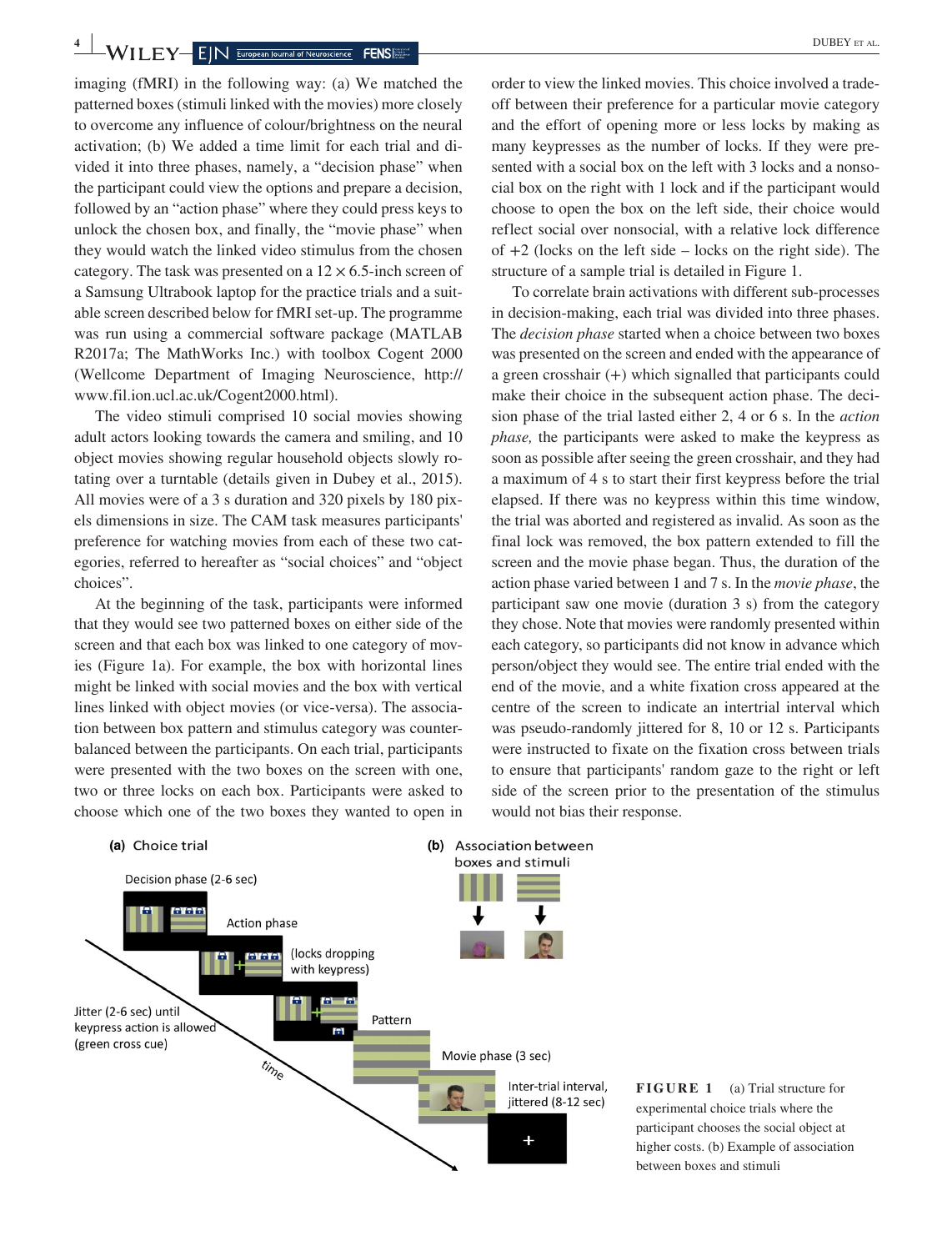Participants completed 120 choice trials during MRI measurements, 90 of these trials were the choice trials presenting cues for social and nonsocial stimuli with various numbers of locks (see Table S1). 30 of these trials were "effort only" trials in which participants were presented with the same patterned box, and hence the same stimulus category, on both the sides of the screen. This means that they did not have a choice between stimuli but could choose the box with the lower number of locks.

#### **2.3** | **Procedure**

Participants were screened for their suitability for fMRI, and a written informed consent was obtained from them. They completed the Autism Spectrum Quotient Scale (AQ; Baron-Cohen, Wheelwright, Skinner, Martin, & Clubley, 2001), the German versions of the Beck Depression Inventory (BDI; Beck and Steer, 1987; Hautzinger et al., 1995), the Questionnaire for Social Anxiety and Social Competence Deficits (SASKO; Kolbeck & Maß, 2009) and a German multiple-choice vocabulary test ("Wortschatztest", WST; Schmidt & Metzler, 1992).

The CAM task has previously shown a strong negative correlation between autistic traits and social seeking behaviour in nonautistic participants as well as participants with ASC (Dubey et al., 2015). Therefore, autistic traits of the participants in the current study were estimated using the AQ. All except one participant in the groups scored below the cut-off (score 35) for the general population (range  $= 6-39, M = 15.21,$  $SD = \pm 7.17$ . Depression can alter the reward perception and neurophysiological activation related to reward (Alloy, Olino, & Freed, 2016; Foti, Carlson, Sauder, & Proudfit, 2014), therefore participants in the current study were evaluated for current clinical depression using BDI. The score on the BDI showed no clinical depression in any participant (range  $= 0-10, M = 1.67$ ,  $SD = \pm 2.53$ ). SASKO is a tool (in German) to measure social anxiety in typical people. It has 40 items, tapping various components of social anxiety. Social anxiety was evaluated in all the participants as it might alter the behavioural responses as well as the brain activations in response to social stimuli (Ding et al., 2011; Nakao et al., 2011). The tool could be administered on all except one participant who did not speak German. The results showed no significant deviation in social anxiety in any participant (range =  $12-71$ ,  $M = 30.55$ ,  $SD = \pm 15.19$ ). WST was used to estimate verbal IQ in the participants. It is a German multiple-choice vocabulary test (Schmidt & Metzler, 1992) known to provide a brief and valid estimate of intelligence (Lehrl, Triebig, & Fischer, 1995; Schmidt & Metzler, 1992). The participants' score (excluding one non-native German speaker participant) on WST showed average intellectual functioning (range =  $27-38$ ,  $M = 33.40$ ,  $SD = \pm 2.92$ ).

After completing all questionnaires, participants did a brief practice session of the CAM task outside the MRI

environment. During this session, we ensured that participants understood the task well and learned the association between patterned boxes and stimulus categories. Immediately after completing the practice trials, participants completed the CAM task during fMRI measurement. Stimuli were presented using a custom-made, nonmagnetic high-resolution thin-film-transistor liquid crystal display (TFT-LCD) screen attached at a distance of 100 cm from the end of the scanner (viewing angle:  $14 \times 18$  horizontal  $\times$  vertical). They were displayed to participants via a mirror attached to the head coil. Participants held two MR-compatible handheld response devices (LUMItouchTM, Photon Control), one for each hand. Participants made the responses by pressing the index finger keys to choose the box on the corresponding left- or righthand side of the screen. The task was divided into two runs of 60 trials lasting up-to 15 min each. At the end of the fMRI session participants were given an exit questionnaire to measure their attentiveness, alertness and distraction during the task on a 5 point Likert scale in which 5 meant "most" and 1 meant "least". At a group level, participants reported good attentiveness (4.21), alertness (4.04) in the first session which decreased in the second session, that is, attentiveness (3.46) and alertness (2.92). They reported medium level of distractions in first session (3.91) which remained almost the same in the second session (3.42).

# **3** | **DATA ACQUISITION AND ANALYSIS**

### **3.1** | **Data acquisition**

Functional and structural MRI were acquired on a Siemens 3T whole-body scanner with a standard head coil (PA 32) and a custom-built head holder for movement reduction (Siemens TRIO, Medical Solutions). The functional scans were taken using a T2\*-weighted gradient echo-planar imaging (EPI) sequence with the following imaging parameters:  $TR = 2,200 \text{ ms}, TE = 30 \text{ ms}, field of view = 200 \times 200 \text{ mm}^2,$ 36 axial slices, slice thickness 3.0 mm, in-plane resolu- $\text{tion} = 3.1 \times 3.1 \text{ mm}^2$ . The structural scans were taken using a high-resolution T1-weighted magnetization-prepared rapid acquisition gradient echo (MPRAGE) sequence with TR = 2,250 ms; TE = 3.93 ms, field of view =  $256 \times 256$  mm<sup>2</sup>, 176 sagittal slices, slice thickness  $= 1.0$  mm, in-plane resolu- $\text{tion} = 1.0 \times 1.0 \text{ mm}^2.$ 

### **3.2** | **Behavioural data analysis**

The behavioural data over 90 choice trials performed by each participant was entered into a mixed model logistic regression, taking stimulus category and effort level as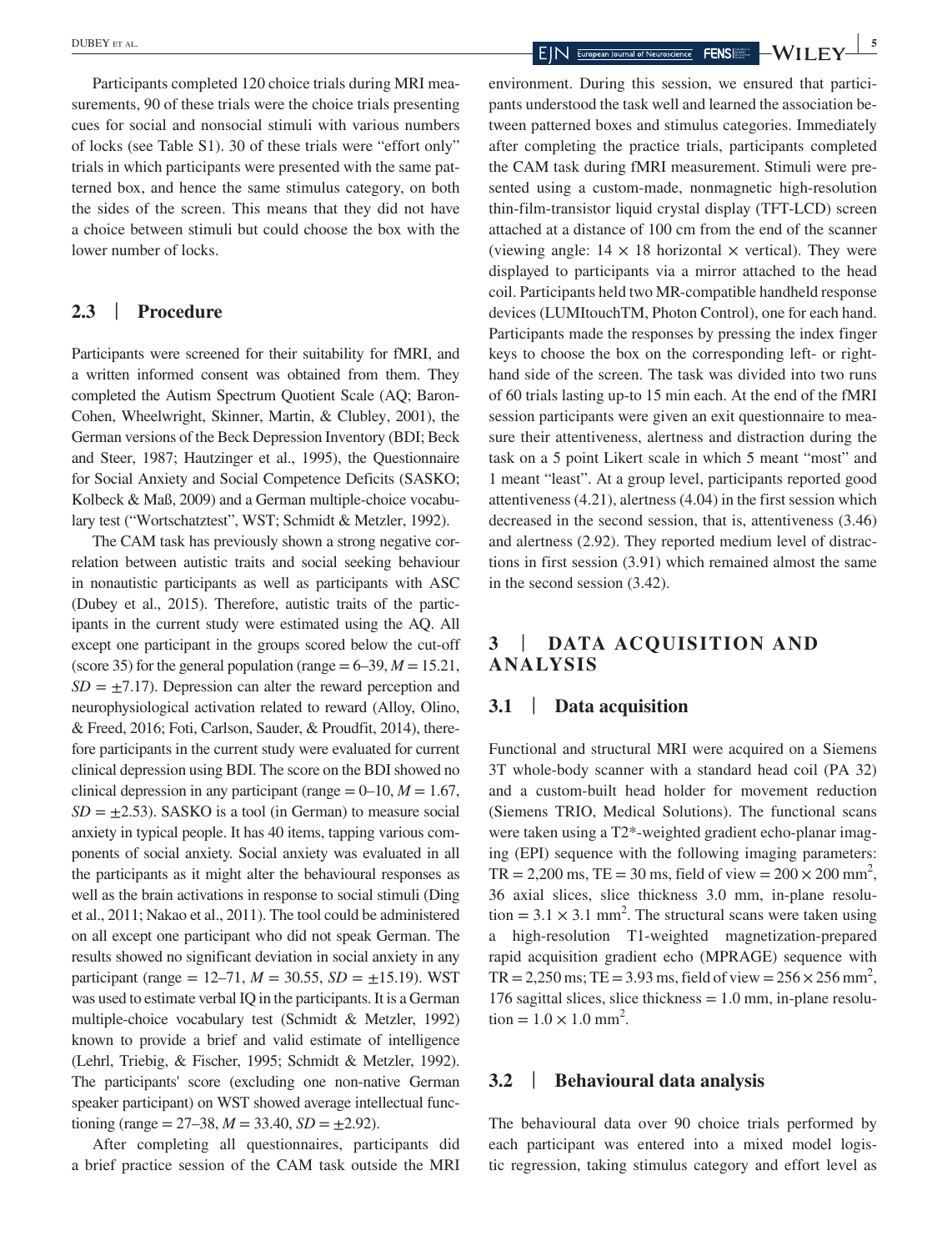**6 WILEY EIN** European Journal of Neuroscience **FENS** 

within-subject factors and participants' ID as between-subject factor. The model was used to predict the probability of choosing stimuli on left ( $p$  (left) =  $e^{t}/(1 + e^{t})$ ), where *t* is the difference between the utility of the boxes that is modelled as a linear function of stimuli identity on the left  $(x_1)$ , relative effort on the left side  $(x_2)$  and the interaction of these two factors  $(x_3)$ , hence  $t = \beta_1 x_1 + \beta_2 x_2 + \beta_3 x_3$ . The stimuli identity on the left could be 1 (social) or  $-1$ (object), relative effort on the left could be a number between −2 to 2 (e.g. 3 locks on left side versus 1 lock on right side would mean relative effort of −2 locks on left).

### **3.3** | **Neuroimaging data analysis**

Functional magnetic resonance imaging data were spatially preprocessed and analysed using SPM12 (The Wellcome Trust Centre for Neuroimaging) implemented in Matlab 7.1 (The MathWorks). After the functional images were corrected for head movements using realignment and unwarping, each structural image was coregistered to each participant's mean realigned functional image. All images were then normalized to the Montreal Neurological Institute (MNI) reference space using the unified segmentation function in SMP12 and were resampled to a voxel size of  $2 \times 2 \times 2$  mm<sup>3</sup>. The transformation was also applied to each participant's structural image. Functional images were then spatially smoothed with an isotopic Gaussian filter (8 mm full width at half maximum) to meet the statistical requirements of further analysis and to account for macro-anatomical inter-individual differences across participants. The normalization procedure was different for one participant, who had no anatomical data. Here, the mean functional image was computed and spatially normalized to the MNI single-subject template (Collins, Neelin, Peters, & Evans, 1994) using the unified segmentation function of SPM12 with a  $2 \times 2 \times 2$  mm isotropic resolution. The ensuing deformation was then applied to the functional volumes.

The main analysis entailed a random-effects analysis (Penny & Holmes, 2004). At the single-subject level, a design matrix was fitted for each subject with regressors for each distinct phase of the trials (decision, action, movie), categorized according to the participant's choice on that trial (social or object movie). Thus, the design matrix contained regressors for (a) the decision phase for social choices, (b) the decision phase for object choices, (c) the action phase for social choices, (d) the action phase for object choices, (e) the movie phase for social choices and (f) the movie phase for object choices.

In addition, the effort made to view a chosen stimulus was defined in terms of the "lock difference" for that stimulus. For example, if a trial offered the choice between a social movie with 3 locks and an object movie with 1 lock, and the participant chose the social movie, that trial would have a lock difference of 2; that is, the participant invests the effort required to open two locks to view the social movie. If a trial offered a choice between a social movie with 1 lock and an object movie with 2 locks and the participant chose the social movie, that trial would have a lock different of −1. Thus, lock difference values range from −2 to +2 and characterize the relative effort measured in required keypresses, which a participant invests on a given trial. For all decision events, lock difference values were modelled as a linear parametric regressor, aligned with the timing of each decision phase. Note that lock difference here was calculated relative to the choice made (not the spatial location of the items), in contrast to the behavioural data analysis where we use spatial-lock-difference as a way to characterises choice behaviour.

Regressors of no interest (the "effort only" trials in which stimuli on both sides were the same and could choose the box with the lower number of locks) were also included in the design. Low-frequency signal drifts were removed using a highpass filter with a cut-off of 128 s (Macey, Macey, Kumar, & Harper, 2004). Each event was modelled as a boxcar with the duration of that event convolved with the standard hemodynamic response function.

To localize brain regions engaged during the decision phase (the "wanting" aspect of social seeking motivation), two contrasts were calculated (decision: social > object, and decision:  $object$   $>$  social). To localize brain regions engaged in processing the reward (the "liking" aspect of social seeking motivation, i.e. watching the chosen movies) two contrasts were performed: movie: social > object and movie: object > social were calculated. To explore the brain activation in response to effort made for social or object choices, a parametric analysis correlating the blood oxygen level-dependent response with increasing effort (−2 to 2) for both the conditions was calculated. Finally, a conjunction on the parametric effort effect for social choices and the parametric effort effect for object choices was used to localize brain regions showing a general effect of effort.

For all contrasts, SPM12 was used to compute parameter estimates (beta) and contrast images (containing weighted parameter estimates) for each contrast at each voxel. For the grouplevel analysis, contrast images for all participants were entered into one-sample *t* tests in SPM12. Brain regions that survive a cluster-level familywise error (FWE) correction of *p* < .05 (with an underlying voxel-level threshold of  $p < .001$ , uncorrected) over the whole brain are discussed and reported in Table 2. MRI Cro (Rorden & Brett, 2000) and the brain atlas of Duvernoy (1999) were used for anatomical localization. Activation maps were superimposed on an SPM canonical T1-weighted image.

## **4** | **RESULTS**

#### **4.1** | **Behavioural results**

We found that overall choices at the group level were significantly influenced by effort (Wald  $\chi^2 = 12.26$ ,  $p = .016$ ) and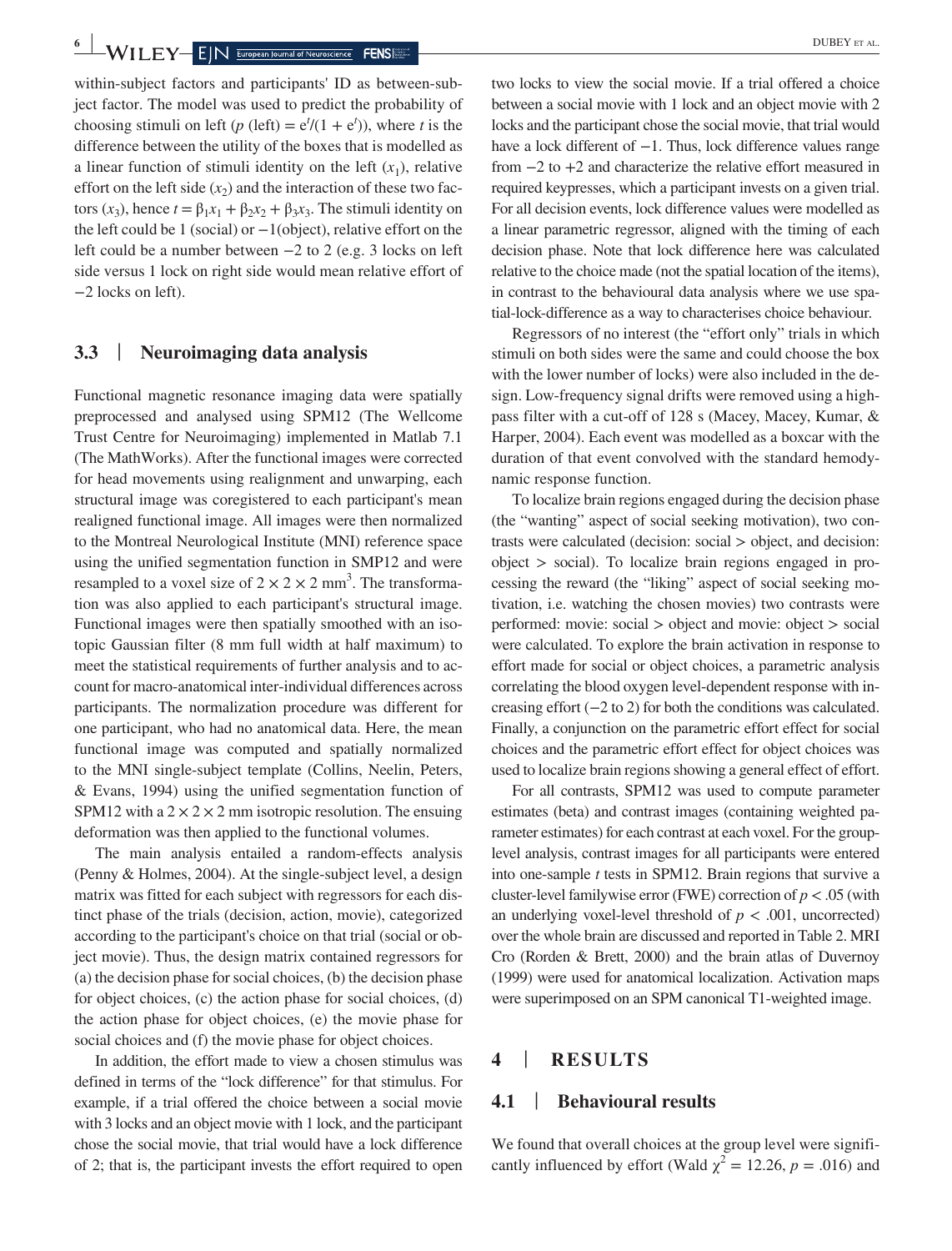stimuli (Wald  $\chi^2$  = 31.32, *p* < .0001). This means that typical participants showed a preference for lower-effort options (i.e. a relative lock difference of −2 or −1) and a preference for social over object movies. The interaction between effort and stimuli was not significant (Wald  $\chi^2 = 4.34$ ,  $p = .361$ ) (see Figure 2).

#### **4.2** | **Neuroimaging results**

### **4.2.1** | **Neural correlates of decision events**

We examined the neural response during decision events, when participants first viewed the patterned boxes with the locks on them and decided which category of movie they wanted to watch. On trials where participants made social compared to object choices, there was significant activation in the left cuneus and right precuneus, as well as the bilateral medial OFC (see Figure 3a; Table 1). In contrast, the neural processing during decision phases for object compared to social choices showed significantly increased neural activation bilaterally in the lingual and fusiform gyri, as well as in the right supramarginal gyrus and in a cluster that extends from the right superior parietal lobule to the right postcentral and middle occipital gyri (see Figure 3b; Table 1).

#### **4.2.2** | **Neural correlates of movie events**

We examined the neural correlates of watching the chosen movies. The results show that watching social compared



**FIGURE 2** Behavioural results showing preference for social over object stimuli at all the effort levels. The difference between the lines reflects preference for one set of stimuli over other and the slope of the lines indicates the effect of effort. A −2 relative lock difference indicates that there was 1 lock on the *left side* and 3 on the *right side*. Error bars represent standard errors. Points represent individual data points

to object movies was linked with activation in several distinct brain areas, bilaterally, including the ventral and dorsal medial prefrontal cortex, the precuneus, clusters in the middle temporal gyri and posterior superior temporal sulci. Moreover, the right inferior frontal gyrus (pars triangularis) extending to the right precentral gyrus, the right hippocampus and the left insula were also found to be differentially activated by this contrast (see Figure 4a; Table 1). The opposite contrast of watching object compared to social movies was associated with increased neural activation in areas of the occipital lobe extending ventrally to the inferotemporal and dorsally to the parietal cortices. This included large clusters centred around the bilateral fusiform gyri and the middle occipital gyri. It also includes the right superior temporal gyrus and Heschl's gyrus, the left inferior frontal gyrus, extending to the middle frontal gyrus, the left thalamus and the left superior temporal gyrus (see Figure 4b; Table 1).

# **4.2.3** | **Neural correlates of parametric modulation by effort**

We further identified brain regions with increased neural activation when participants made social choices with more locks, that is, they involved more effort. This pattern was seen in bilateral clusters in the middle occipital gyrus extending into the inferior temporal gyrus, the left insula, the bilateral thalamus, as well as bilaterally the precentral and supramarginal gyri and the dorsomedial prefrontal cortex. Social choices with less effort were linked to increased signal bilaterally in the calcarine gyrus. We implemented the same analysis for object choices: increases in activation when participants chose an object movie with more locks were seen in the left superior temporal gyrus extending ventrally to the insula and dorsally to the postcentral gyrus, the right supramarginal gyrus, extending into the postcentral gyrus, a cluster including bilateral cerebellum activation as well as activation in the middle and inferior temporal gyri, the bilateral thalamus, the right insula, the left intraparietal sulcus, the right inferior frontal cortex and right the precentral gyrus. The opposite parametric contrast, namely looking at where the activation increased linearly with decreasing effort for decision trials where object choices were made yielded no significant activations (see Figure 5; Table 1). A direct comparison between the parametric regressors for the object movies and social movies did not reveal any distinct activations.

To identify regions which are sensitive to the amount of effort made, we implemented a conjunction of these two analyses. This identifies brain regions with an increase in signal when participants choose the option with more locks, irrespective of whether these were social or object choices. This analysis reveals bilateral clusters in the cerebellum and right inferior occipital gyrus, the inferior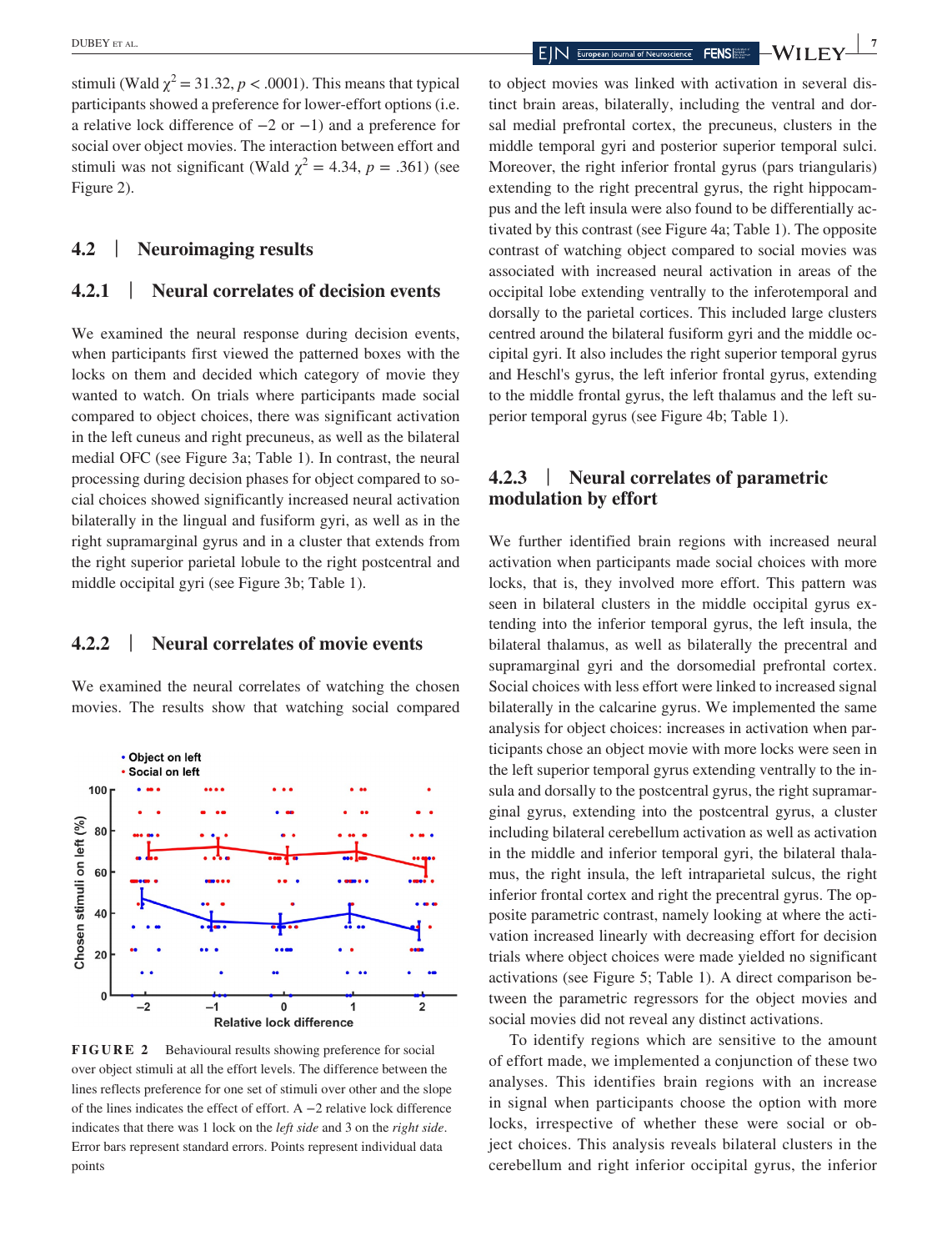

**FIGURE 3** The neural response during decision events: (a) trials where participants made social choices compared to trials where they made object choices, (c) trials where participants made object choices compared to trials when they made social choices, (b, d) plots illustrate the first principle component of contrast estimates (against rest baseline) of individual voxels in the cluster of interest for the two stimulus categories. The individual points reflect contrast estimates of individual participants, and error bars reflect ±1 standard error of the mean. The principally activated voxels are overlaid on the SPM MNI T1 single-subject template image: *p* < .001, cluster-level corrected. Cun/Pcun, cuneus/precuneus; FG, fusiform gyrus; LinG, lingual gyrus; mOFC, medial orbitofrontal cortex; SMG, supramarginal gyrus; SPL, superior parietal lobule

LinG

parietal lobule, the left insula and the left postcentral gyrus (see Figure 5; Table 2).

 $-3$ 

mOFC

Cuneus

### **5** | **DISCUSSION**

The overarching aim of this study was to identify the neural systems involved in making choices in the Choose-A-Movie (CAM) task. Choices on this task have been shown in several studies to be linked to ASC (Dubey et al., 2015, 2017) and autistic traits (Dubey, Ropar, & Hamilton, 2018), so it is useful to link this task to other models of social decision-making. Our data partly replicates the behavioural findings of Dubey et al. (2015) showing that typical adults generally prefer social over object stimuli irrespective of the levels of relative efforts between two choices. On the neural level, we found that making social over object choices is linked with activations in brain regions previously associated with social processing, that is, the medial orbital gyrus and the precuneus. Choosing object over social stimuli is linked with activations in brain areas, known to be involved in visual processing of objects, that is, the lingual and fusiform gyrus, superior parietal lobule, medial occipital gyrus and postcentral gyrus. The second aim of the study was to identify the neural correlates of an increase in relative effort to obtain social or object stimuli. Our results show that choosing the option which requires more effort was associated with increased signal in the left insula, and bilateral parietal and occipital regions. Next, we will interpret our behavioural results and then our neuroimaging findings.

### **5.1** | **Behavioural results**

FG

SPL

**SMG** 

In this study, we replicated the behavioural findings of Dubey et al. (2015), who found that typical adults generally prefer social over object stimuli but trade-off their preference for lower effort. However, in our previous studies (Dubey et al 2017, 2018, but not Dubey et al., 2015) using the CAM paradigm we also found a significant interaction effect of stimuli and effort on choice behaviour of typical adults and adolescents. Such an interaction would suggest a differential effect of effort on choice behaviour in extreme lock difference conditions  $(-2, -1, 1, 1)$  and 2) compared to when both the stimuli were presented with same levels of effort (0). Interestingly, the direction of this interaction looks quite different in an adult compared to an adolescent sample (Dubey et al 2017, 2018). Moreover, the interaction effect also did not appear in Dubey et al. (2015), and we believe that the interaction reflects a floor/ ceiling effect when the strength of the preference for less effort overwhelms the social preference. Thus, the interaction itself is not a critical indicator of a trade-off in motivation, but may be an artefact of how people respond to some versions of the task. Furthermore, while lower-effort levels were preferred to higher ones, the magnitude of the effort effect appears lower in this fMRI study than in our previous behavioural studies. These differences are possibly due to the necessary adaptation made to the paradigm to optimize it for the fMRI scanner: In the behavioural version of the task, participants could start responding as soon as the trial started, and then saw the reward as soon as the button presses were finished. Here, we imposed delays in the scanner task to ensure that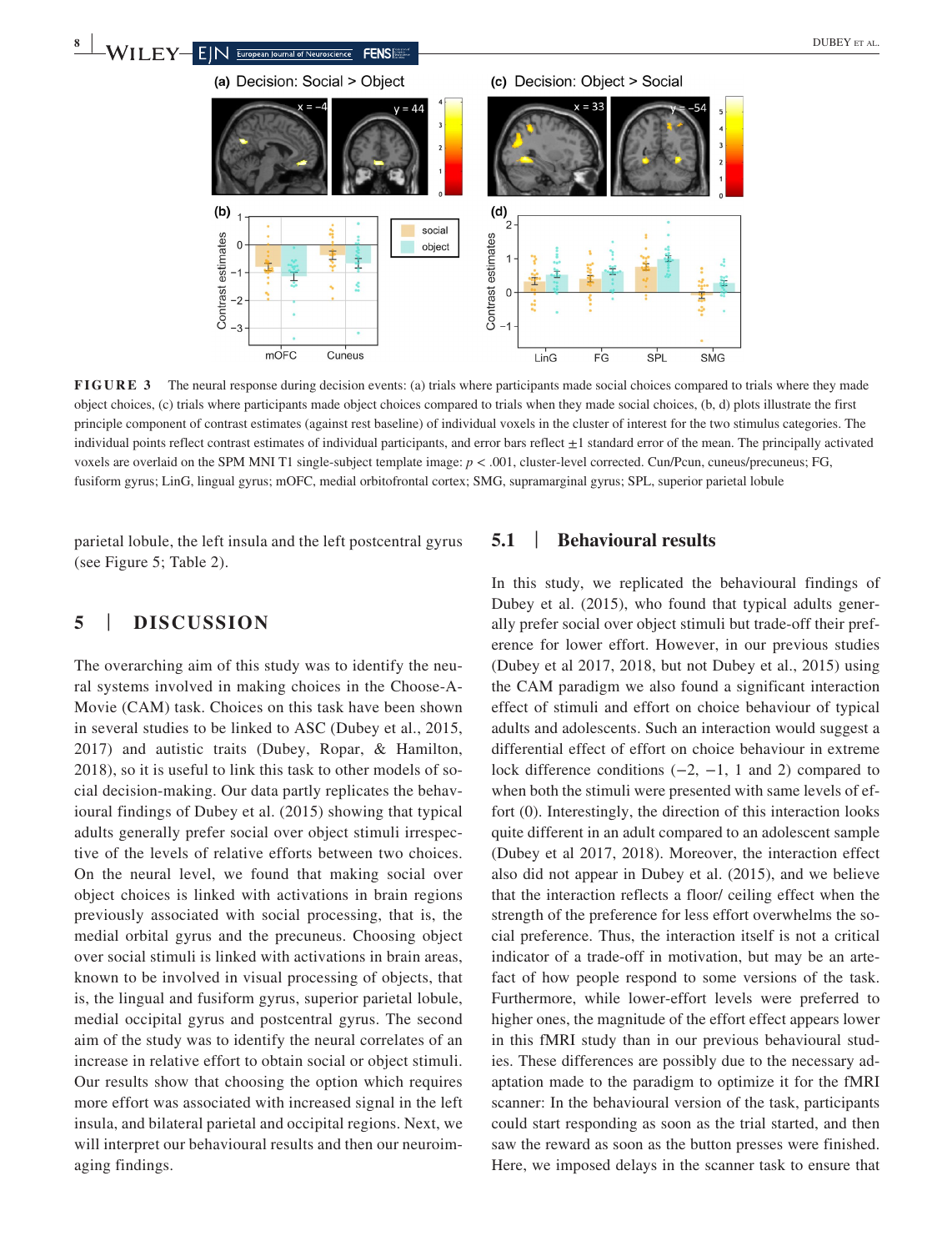**TABLE 1** Cortical activations for the choice and movie events as well as parametric regressor for effort

|                                               | Cluster – level                 |           |               |                  | <b>MNI</b> coordinates |                  |                |  |
|-----------------------------------------------|---------------------------------|-----------|---------------|------------------|------------------------|------------------|----------------|--|
|                                               |                                 | $p$ (FWE- |               |                  |                        |                  |                |  |
| <b>Region</b>                                 | <b>Size</b>                     | corr)     | <b>Side</b>   | $\boldsymbol{T}$ | $\boldsymbol{X}$       | $\boldsymbol{Y}$ | Z              |  |
|                                               | Decision event: Social > Object |           |               |                  |                        |                  |                |  |
| Cuneus                                        | 205                             | .033      | L             | 4.15             | $-4$                   | $-68$            | $28\,$         |  |
| Precuneus                                     |                                 |           | $\mathbb{R}$  | 3.60             | 6                      | $-54$            | 28             |  |
| Medial orbital gyrus                          | 252                             | .014      | L             | 4.14             | $-4$                   | 44               | $-14$          |  |
|                                               |                                 |           | R             | 3.42             | $\overline{4}$         | 28               | $-10$          |  |
| Decision event: Object > Social               |                                 |           |               |                  |                        |                  |                |  |
| Lingual gyrus                                 | 363                             | $.002$    | ${\mathbb R}$ | 5.89             | 34                     | $-58$            | $-4$           |  |
| Fusiform gyrus                                | 359                             | .003      | L             | 5.17             | $-28$                  | $-52$            | $-8$           |  |
|                                               |                                 |           | L             | 4.88             | $-28$                  | $-62$            | $-4$           |  |
| Superior parietal lobule                      | 1,128                           | < .0001   | R             | 5.00             | 18                     | $-48$            | 56             |  |
| Middle occipital gyrus                        |                                 |           | R             | 4.63             | 34                     | $-68$            | 22             |  |
| Postcentral gyrus                             |                                 |           | $\mathbb{R}$  | 4.40             | 28                     | $-46$            | 48             |  |
| Supramarginal gyrus                           | 212                             | .029      | $\mathbb{R}$  | 4.23             | 56                     | $-34$            | 42             |  |
| Movie event: Social > Object                  |                                 |           |               |                  |                        |                  |                |  |
| Posterior superior<br>temporal sulcus         | 3,474                           | < .0001   | R             | 10.53            | 58                     | $-48$            | 14             |  |
| Middle temporal gyrus                         |                                 |           | ${\mathbb R}$ | 9.71             | 56                     | $-38$            | 2              |  |
| Temporal pole                                 |                                 |           | $\mathbb{R}$  | 6.43             | 48                     | 16               | $-24$          |  |
| Precuneus                                     | 1,405                           | < .0001   | $\mathbb{R}$  | 8.19             | $\mathfrak{2}$         | $-58$            | 34             |  |
|                                               |                                 |           | L             | 6.48             | $-8$                   | $-54$            | 40             |  |
| Rectal gyrus                                  | 498                             | < .0001   | R             | 7.35             | $\overline{4}$         | 42               | $-16$          |  |
| Superior medial gryus                         | 753                             | < .0001   | R             | 6.78             | 8                      | 54               | 26             |  |
| Inferior frontal gyrus (pars                  | 1,246                           | < .0001   | R             | 6.66             | 42                     | 18               | 28             |  |
| triangularis)                                 |                                 |           |               |                  |                        |                  |                |  |
| Precentral gyrus                              |                                 |           | $\mathbb{R}$  | 5.15             | 34                     | $\overline{4}$   | 32             |  |
| Superior temporal gyrus                       | 559                             | < .0001   | L             | 6.00             | $-58$                  | $-48$            | 10             |  |
| Hippocampus                                   | 220                             | .025      | R             | 5.41             | 16                     | $-8$             | $-14$          |  |
| Insula                                        | 184                             | .049      | L             | 4.25             | $-30$                  | 12               | $-20$          |  |
| Movie event: Object > Social                  |                                 |           |               |                  |                        |                  |                |  |
| Fusiform gyrus                                | 21,425                          | < .0001   | $\mathbf{L}$  | 16.51            | $-26$                  | $-60$            | $-10$          |  |
|                                               |                                 |           | $\mathbb{R}$  | 16.33            | 30                     | $-50$            | $-8$           |  |
| Middle occipital gyrus                        |                                 |           | L             | 16.27            | $-30$                  | $-84$            | 12             |  |
|                                               |                                 |           | R             | 15.27            | 36                     | $-84$            | 12             |  |
| Superior temporal gyrus                       | 542                             | < .0001   | ${\mathbb R}$ | 5.68             | 64                     | $-4$             | $\theta$       |  |
| Heschl's gyrus                                |                                 |           | ${\mathbb R}$ | 4.74             | 48                     | $-22$            | $10\,$         |  |
| Inferior frontal gyrus (pars<br>triangularis) | 397                             | $.001$    | L             | 4.94             | $-48$                  | 34               | $20\,$         |  |
| Middle frontal gyrus                          |                                 |           | L             | 3.54             | $-40$                  | 42               | 30             |  |
| Thalamus                                      | 245                             | .016      | L             | 4.77             | $-16$                  | $-26$            | 8              |  |
| Superior temporal gyrus                       | 262                             | .012      | $\Gamma$      | 4.40             | $-56$                  | $-16$            | $\overline{4}$ |  |

the haemodynamic responses were distinct for each task phase. This may have reduced the impact of the effort manipulation, because participants had to wait for the action

and movie phases in all cases—that is, wait for the reward, irrespective of how many buttons they pressed. Despite this, the behaviour of participants in the scanner did replicate the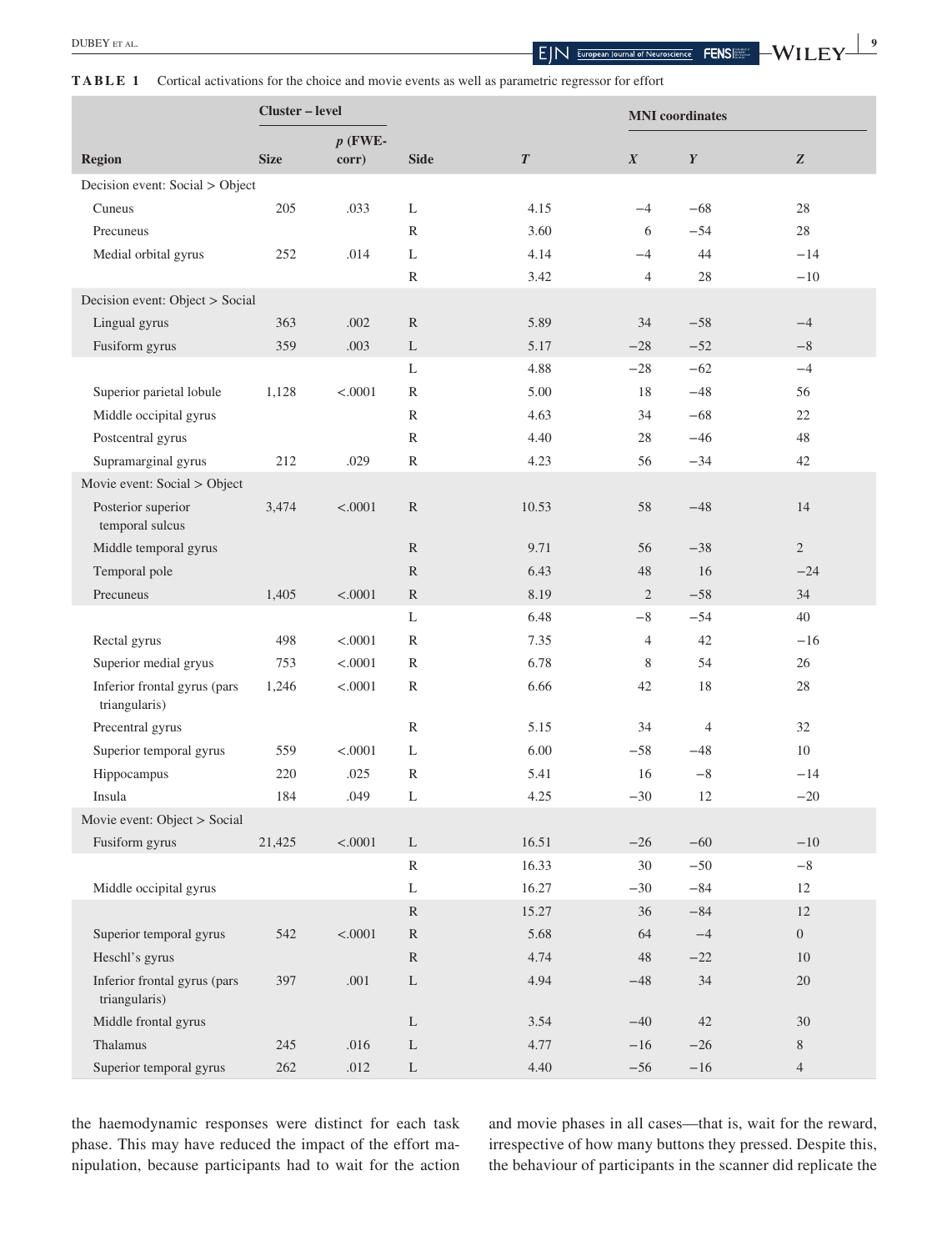**10 I I I I EV EX EIN European Journal of Neuroscience FENS** 

overall pattern shared between all the participants performing in the previous behavioural studies. This indicates that this adapted version of the task captures the tendency to choose social over object stimuli and the effort trade-offs involved. This is depicted by participants' flexible switching to choosing object stimuli if it comes at a lower cost and not rigidly choosing either social or object stimuli. This shows the adaptations in the reward value of stimuli that people make for the item they want to see while considering the effort required to see it.

In order to ensure an optimal effort manipulation, it might be helpful to find alternate adaptations for the fMRI version of the CAM task. Such adaptations should try to ensure that an increased number of keypresses are in fact perceived as high-cost events despite the added time delay necessary to statistically isolate separate events for the fMRI analysis. This could be done perhaps by making it more difficult to unlock a higher amount of locks on the screen than a lower amount. In terms of fMRI design, researchers could waive the time delay and add a low-level control condition to capture neural processes of preparation and button presses associated with unlocking locks. This could be then subtracted from the joint decision and action phase and would represent a work-around to not having clearly separated events.

### **5.2** | **Neural correlates of seeking of social and object movies**

The primary aim of this study was to examine the brain systems involved in making rewarding social and object choices. For the "wanting" aspect of social seeking motivation, we contrasted the neural activations while participants made the decision to watch social movies or object movies. We found that when participants made social over object choices, they showed activation in medial orbital gyrus of the ventromedial prefrontal cortex and the precuneus. Making object over social choices led to activations in fusiform and parietal gyri. In both cases, these are the activations when participants make their decision, before they get to watch the social or object movies.

Previous literature suggests that the medial OFC (mOFC), a region of the ventromedial prefrontal cortex, might be a seat for value-based decision-making, especially in the cases where the value of stimuli might be altered by previous experiences and available alternatives (Rudebeck & Murray, 2014). Neurons in the OFC have been found to encode the value of offered and chosen goods (Padoa-Schioppa & Assad, 2006). The mOFC is responsible for constantly updating the value of the stimuli in relation to alternatives, hence having an important role in choice-based decision-making (Yamada, Louie, Tymula, & Glimcher, 2018). The mOFC has dense connections with the precuneus (Cavada, 2000), a posterior midline structure that was also engaged by this contrast. The precuneus has been previously involved in tasks with a valuation component. For example, it is involved in assigning subjective value to rewards (Kable & Glimcher, 2007) under risk or uncertainty (McCoy & Platt, 2005). In particular, it has been involved in the valence assessment of social stimuli (Aharon et al., 2001; Kim, Adolphs, O'Doherty, & Shimojo, 2007; Kranz & Ishai, 2006; Kringelbach, 2004; O'Doherty et al., 2003). We therefore suggest that this region is involved in assigning value to information guiding our social choices.

#### (c) Movie: Object > Social



**FIGURE 4** The neural response during movie events (a) trials where participants chose social stimuli, (c) trials where participants chose object stimuli, (b, d) plots illustrate the first principle component of contrast estimates (against rest baseline) of individual voxels in the cluster of interest for the two stimulus categories. The individual points reflect contrast estimates of individual participants and error bars reflect  $\pm 1$ standard error of the mean. The principally activated voxels are overlaid on the SPM MNI T1 single-subject template image: *p* < .001, cluster-level corrected. dmPFC, dorsomedial prefrontal cortex; FG, fusiform gyrus; Hipcmp, hippocampus; IFG, inferior frontal gyrus; PCun, precuneus; pSTS, posterior superior temporal sulcus; STG, superior temporal gyrus; Thal, thalamus; vmPFC, ventromedial prefrontal cortex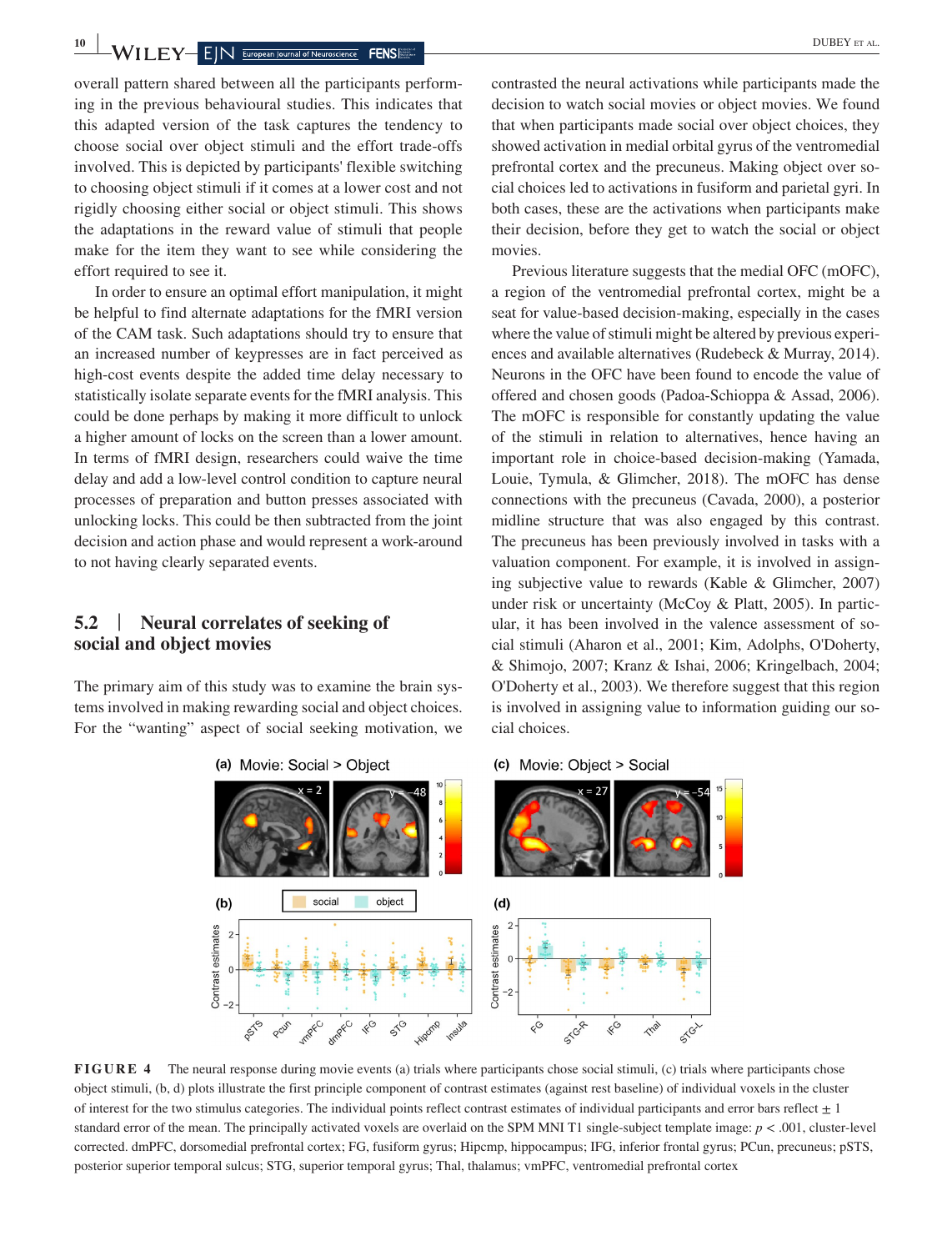On the other hand, choosing the household objects rather than the social stimuli led to a significant activation in fusiform and parietal cortex. These areas are part of the ventral and dorsal stream pathways, associated with object recognition and form representation (Reddy & Kanwisher, 2006; Ungerleider & Mishkin 1982 as cited in Goodale & Mansfield, 1982). Since these activations are linked to the decision phase of the trials, it is possible that they represent an anticipation of an object. These results support the theories by Bolles, Bindra and Toates suggesting that incentive motivation emerges from a learnt stimulus–stimulus association, in which the hedonic properties of a primary stimulus are taken over by the associated cue stimulus resulting in seeking behaviour for the cue stimulus (as cited in Berridge, 2004). The studies evaluating neurobiological responses to cue and stimuli association have also suggested that dopamine neurons that are initially activated in response to the primary reward (food), shift their activation in response to the stimulus that consistently predicts food (Schultz, 1998).

For the "liking" aspect of social seeking motivation, we contrasted the neural processing while participants actually watched the chosen social or object movies. When watching social movies compared to object movies, there was increased differential activation in areas that have previously been linked to social processing and evaluation of social stimuli (Van Overwalle & Baetens, 2009): the ventromedial and dorsomedial prefrontal cortices, the precuneus, as well as the left insula and the bilateral superior temporal gyri (extending to the temporal pole in the right hemisphere). In particular, the posterior superior temporal sulci in the superior temporal gyri are specifically involved in processing the social significance of motion cues and their contribution to social communication



**FIGURE 5** The neural response in relation to parametric effort made over trials for (a) social choices and (b) object choices

**EXECUTE ET AL. EXECUTE 2 11 EXECUTE 2 11 EXECUTE 2 11 EUPLE 2 11 EUPLE 2 11 EUPLE 2 11 EUPLE 2 11 EUPLE 2 11 EUPLE 2 11 EUPLE 2 11 EUPLE 2 11 EUPLE 2 11 EUPLE 2 11 EUP** 

(Gao, Scholl, & McCarthy, 2012; Zilbovicius et al., 2006). We report that a widespread activation of the social processing network is seen when observing the social movies that present human moving and smiling faces. For the opposite contrast of watching object compared to social movies, we have found differential activations in clusters of the bilateral temporal and occipital gyri that are typically associated with object recognition and the ventral visual processing stream (Goodale & Milner, 1992; Ungerleider & Mishkin, 1982 as cited in Goodale & Mansfield, 1982). In sum, the wanting and liking of social choices are associated with activations of social brain areas, whereas those involved in the wanting and liking of object choices are associated with activations of areas typically linked to object processing.

### **5.3** | **Neural correlates of effort**

To investigate the neural correlates of effort, irrespective of type of choice, we performed a conjunction analysis to look for overlapping activations for increasing effort investment. This revealed an involvement of the left insula, a region that plays a key role in processing response costs (Knutson, Rick, Wimmer, Prelec, & Loewenstein, 2007; Kuhnen & Knutson, 2005; Treadway, Bossaller, Shelton, & Zald, 2012). Moreover, we found bilateral clusters in the right inferior occipital gyrus, but also around the inferior parietal lobule extending into the postcentral gyrus. The parietal cortex activation may be related to number processing, as a region of the parietal lobe (intraparietal sulcus, see slices  $\pm$  36 in Figure 5) has been associated with mental arithmetic and quantity processing. It is also modulated by the numerical distance separating the numbers in a comparison task (Dehaene, 1996; Pinel, Dehaene, Rivière, & LeBihan, 2001). While such number processing is necessary in all conditions with a lock difference, we conjecture that in the high-effort trials, this is even more relevant as it has consequences on the subsequent behaviour (the key presses to unlock the chosen video). In addition, the conjunction analysis also highlighted the role of the cerebellum, bilaterally. The cerebellum plays an essential role in motor planning and preparation (Courchesne & Allen, 1997). We suggest therefore, that participants start to prepare their key presses as they make their choices and wait for the green crosshair event and that this is reflected even more so for the higher effort events, where the preparation of more key presses is made.

Finally, it is important to mention that previous studies on cost-benefit decision-making have mainly used probabilistic reward tasks to highlight the role of the striatum and the vmPFC, two key brain areas for reward processing, in cost-benefit decision-making. For example, in the study by Treadway, Bossaller, Shelton, et al. (2012) and Treadway, Buckholtz, et al. (2012), the authors found individual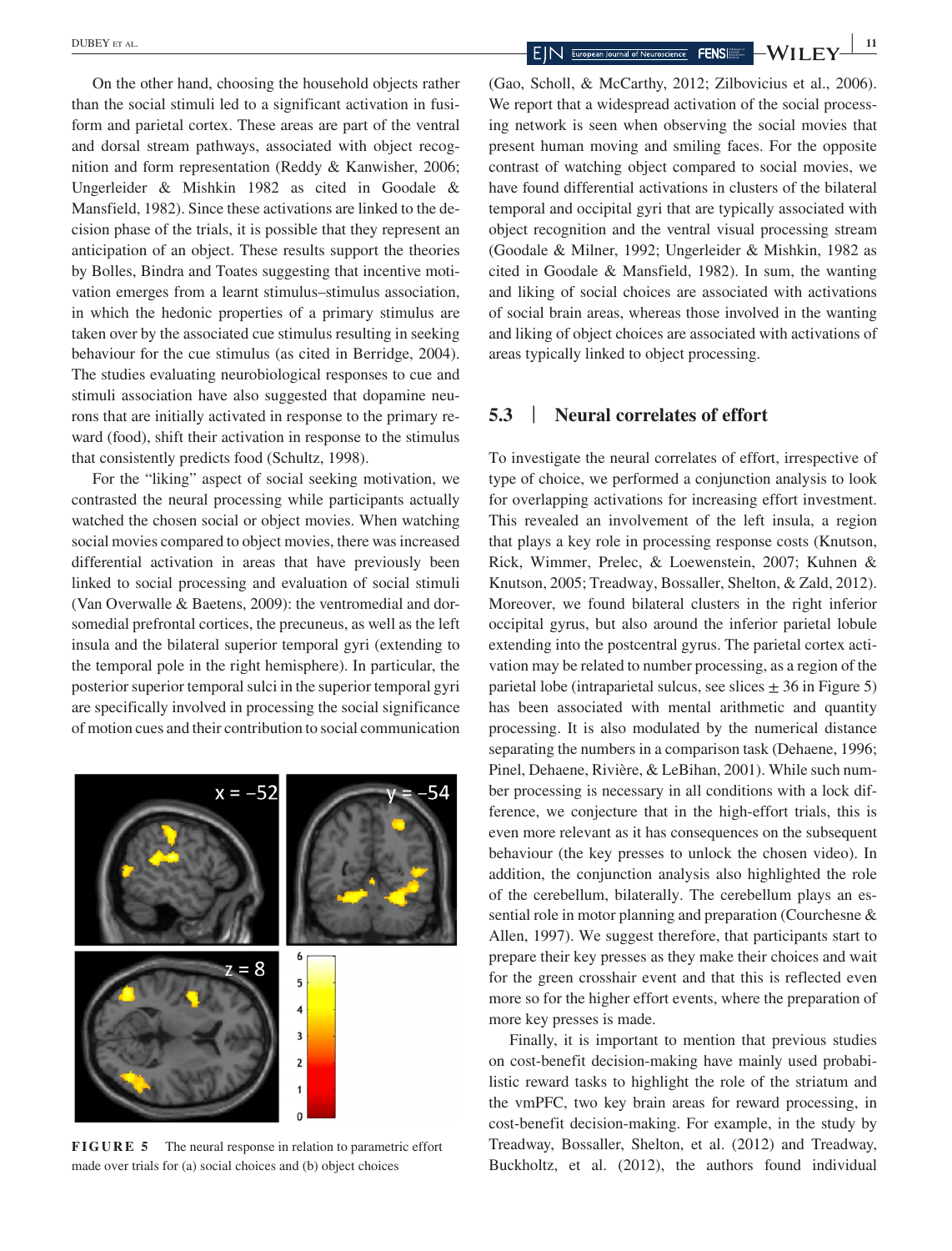**<sup>12</sup> <sup>|</sup>** DUBEY et al.

differences in dopamine function in these two brain areas. These were correlated with the willingness to invest more effort for larger rewards, a tendency that was, however, measured behaviourally in a separate session with the effort-expenditure-for-rewards-task. Similar to the CAM task, this measure also uses the number of keypresses to operationalize effort. Unlike the CAM task, however, participants were not guaranteed to get the reward if they completed the task and therefore engagement of striatum may reflect a prediction error signal (Salamone, Correa, Farrar, & Mingote, 2007; Treadway, Buckholtz, et al., 2012). Because rewards in the CAM task were not probabilistic, no activation of striatum is seen in the present task.

### **5.4** | **Conceptual differences in social seeking across paradigms**

It is useful to consider how other paradigms used to assess the neural mechanisms of social seeking conceptualize this concept by comparison to the CAM task. In the SID task, which is often used to explore neurobiological correlates of social seeking, the participants are cued about the strength of the reward they might receive at the end of the trial. For example, a circle with 3 lines would imply a high strength of social reward, which is a happy face with an open mouth smile, whereas a circle with one line would cue a low strength social reward such as a happy face with a closed mouth smile (Spreckelmeyer et al., 2009). Participants primarily respond to a reaction time task, which does not give them any control over choosing the strength or appearance/absence of the reward. Similarly, in the instrumental learning task participants learn the cues that would indicate different strengths of social reward represented by three different emotional expressions: angry, neutral and happy (Lin et al., 2012). But participants have no control over what outcome they will get, and they cannot decide about receiving or not receiving these rewards. Both these tasks quantify the neural correlates of social reward seeking as neural activation in response to reward anticipation and prediction error (failure to receive reward when it is expected), which is known to be associated with activation in the ventral striatum (e.g. Pfeiffer et al., 2014). Unlike these paradigms, in the CAM paradigm participants evaluate the value of the stimuli and then choose if they would want to look at one or the other options. Hence, they make an active decision to seeking out stimuli of their choice. Here, the strength of the reward is manipulated by presenting the stimuli with different levels of efforts. The participants choose to either make high effort to look at a preferred stimulus or choose the alternative with low effort. The valuation process here is directly influenced by both the subjective value of the stimuli ("liking") as well as the effort ("wanting"), and is known as the decision value that participants assign to the stimulus (Hare et al., 2008; Peters & Büchel, 2010). For instance, a choice for a social movie that involved high effort would suggest that the social stimulus has a high reward decision value. We believe that this kind of decision-making about investing effort or not in seeking social rewards is a conceptually closer measure of social seeking than one based on anticipation and prediction error. Taking these differences into account, it is possible that the previously used tools and the CAM task conceptualize social seeking differently, which might also result in differences in the results produced by them.

### **5.5** | **Limitations**

The results from this study are based on a small sample of 24 highly educated adults. Future research should attempt to replicate this with larger samples. Furthermore, the data collected for each condition was influenced by the choices made by the participants. For example, if participants more often chose the box with a low level of effort than that with a high level of effort, then there are fewer data points in the high effort than low-effort condition. Similarly, if participants made more often social than object choices, there are fewer data points in the object choice condition than in the social choice one. Although, in the present sample most of the participants were flexible in their choices and did not have huge variation in the data points in each condition, it is still possible that this could have imposed a major statistical limitation if we would have had participants who made choices in extreme fashion. Perhaps this limitation needs to be kept in mind when using the CAM task with atypical populations like ASC who may have a stronger preference for nonsocial stimuli (Dubey et al., 2015).

### **6** | **CONCLUSION**

This is the first study to examine the neural correlates of the decision process using a well-controlled task that allows an active choice in participants without uncertainty in the outcome of each choice. In addition, it includes a manipulation of effort required to attain a certain reward. In sum, we found that making social over object choices has distinguishable neuronal activations. These activations can be seen during the decision phase even before the stimuli have been viewed, indicating a transfer the hedonic properties of a social stimulus to its cues. This study raises important question about the conceptualisation of social seeking motivation behaviour and how the reward value of social interaction ("wanting") can be determined by their subjective value ("liking") as well as by the effect of the additional factors like effort.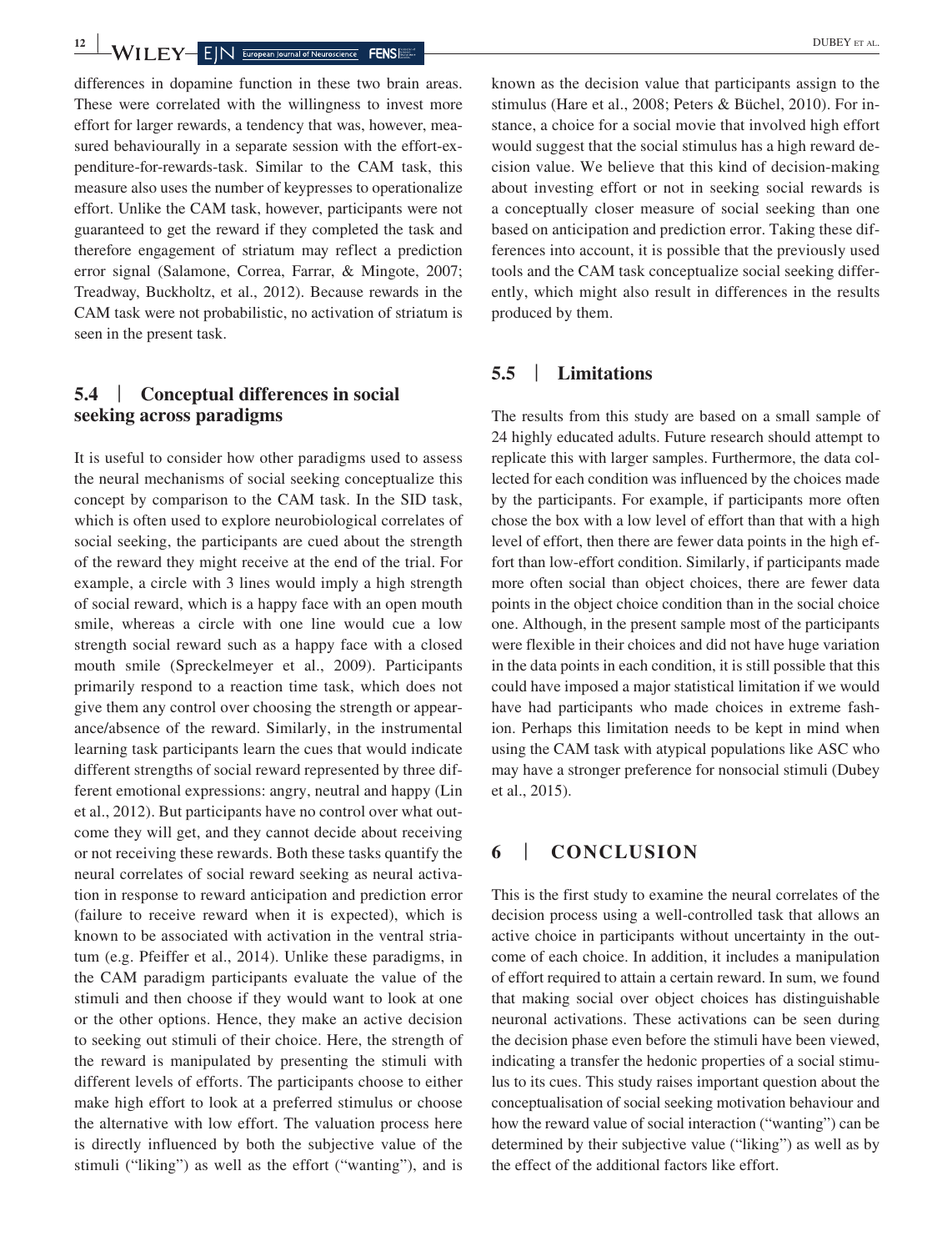### **TABLE 2** Cortical activations for increased level of effort for both social and object choice

| Parametric decision: Increasing social effort $(-2 \text{ to } 2)$ |       |           |               |      |                |                |                |  |
|--------------------------------------------------------------------|-------|-----------|---------------|------|----------------|----------------|----------------|--|
| Middle occipital gyrus                                             | 8,003 | < 0.0001  | R             | 6.27 | 44             | $-66$          | $\overline{4}$ |  |
| Fusiform gyrus                                                     |       |           | R             | 6.15 | 40             | $-62$          | $-14$          |  |
| Middle occipital gyrus                                             |       |           | L             | 5.74 | $-44$          | $-70$          | $\overline{4}$ |  |
| Middle temporal gyrus                                              |       |           | L             | 5.72 | $-46$          | $-68$          | 6              |  |
| Inferior occipital gyrus                                           |       |           | R             | 5.66 | 40             | $-68$          | $-8$           |  |
| Thalamus                                                           | 1,447 | < 0.0001  | R             | 5.97 | 22             | $-30$          | 6              |  |
| Pallidum                                                           |       |           | R             | 5.45 | 20             | $-6$           | $-2$           |  |
| Thalamus                                                           |       |           | L             | 5.04 | $-12$          | $-8$           | $-6$           |  |
| Supramarginal gyrus                                                | 2,582 | < 0.0001  | R             | 5.97 | 58             | $-16$          | 22             |  |
| Postcentral gyrus                                                  |       |           | ${\mathbb R}$ | 5.51 | 56             | $-18$          | 46             |  |
| Rolandic operculum                                                 | 1,821 | < 0.0001  | L             | 5.95 | $-44$          | $-28$          | 18             |  |
| Postcentral gyrus                                                  |       |           | L             | 5.59 | $-56$          | $-20$          | 18             |  |
| Supramarginal gyrus                                                |       |           | L             | 5.18 | $-44$          | $-36$          | 24             |  |
| Rolandic operculum                                                 | 295   | 0.007     | L             | 5.22 | $-42$          | $-4$           | 12             |  |
| Insula                                                             |       |           | L             | 4.12 | $-42$          | $\mathfrak{2}$ | $\overline{4}$ |  |
| Superior medial gyrus                                              | 291   | 0.008     | L             | 4.53 | $-8$           | 56             | 26             |  |
| Superior medial gyrus                                              |       |           | R             | 3.58 | 6              | 58             | 24             |  |
| Parametric decision: Decreasing social effort $(2 \text{ to } -2)$ |       |           |               |      |                |                |                |  |
| Cuneus                                                             | 716   | < 0.0001  | L             | 4.68 | $\mathbf{0}$   | $-78$          | 32             |  |
| Calcarine gyrus                                                    |       |           | $\mathbb{R}$  | 4.47 | $\overline{4}$ | $-70$          | 12             |  |
| Cuneus                                                             |       |           | $\mathbb{R}$  | 4.13 | 8              | $-82$          | 18             |  |
| Calcarine gyrus                                                    | 211   | 0.030     | $\mathbb{R}$  | 4.64 | 20             | $-50$          | 6              |  |
| Parametric decision: Increasing object effort $(-2 \text{ to } 2)$ |       |           |               |      |                |                |                |  |
| Insula                                                             | 2,794 | < 0.0001  | L             | 6.99 | $-38$          | $\mathbf{0}$   | 8              |  |
| Superior temporal gyrus                                            |       |           | L             | 5.80 | $-44$          | $-38$          | 22             |  |
| Postcentral gyrus                                                  |       |           | L             | 5.77 | $-56$          | $-20$          | 20             |  |
| Supramarginal gyrus                                                | 2,493 | < 0.0001  | R             | 6.92 | 60             | $-16$          | 22             |  |
| Inferior parietal lobule                                           |       |           | R             | 5.26 | 34             | $-46$          | 50             |  |
| Postcentral gyrus                                                  |       |           | $\mathbb{R}$  | 5.17 | 60             | $-20$          | 40             |  |
| Cerebellum                                                         | 2,324 | < 0.0001  | R             | 5.94 | 28             | $-54$          | $-24$          |  |
| Lingual gyrus                                                      |       |           | $\mathbb{R}$  | 5.16 | 24             | $-88$          | $-14$          |  |
| Middle temporal gyrus                                              |       |           | ${\mathbb R}$ | 5.07 | 42             | $-68$          | 14             |  |
| Inferior temporal gyrus                                            |       |           | ${\mathbb R}$ | 4.50 | 48             | $-52$          | $-14$          |  |
| Thalamus                                                           | 414   | 0.001     | $\mathbf L$   | 5.90 | $-16$          | $-10$          | $-2$           |  |
| Middle temporal gyrus                                              | 2,056 | < 0.0001  | $\mathbf{L}$  | 5.81 | $-46$          | $-68$          | $\sqrt{6}$     |  |
| Cerebellum                                                         |       |           | $\mathbf{L}$  | 5.23 | $-26$          | $-56$          | $-24$          |  |
| Insula                                                             | 276   | $0.010\,$ | $\mathbb{R}$  | 5.42 | 40             | $\sqrt{2}$     | 12             |  |
| Superior frontal gyrus                                             | 501   | < 0.0001  | L             | 5.36 | $-6$           | $-2$           | 68             |  |
| Dorsal anterior cingulate<br>gyrus                                 |       |           | ${\mathbb R}$ | 3.82 | $\overline{4}$ | $-4$           | 48             |  |
| Thalamus                                                           | 235   | 0.019     | $\mathbb{R}$  | 5.21 | 14             | $-12$          | $-6$           |  |
| Intraparietal sulcus                                               | 407   | $0.001\,$ | L             | 4.60 | $-36$          | $-48$          | 52             |  |
| Postcentral gyrus                                                  |       |           | L             | 3.98 | $-20$          | $-50$          | 56             |  |
| Inferior frontal cortex                                            | 205   | 0.033     | $\mathbb{R}$  | 4.58 | 58             | 12             | $16\,$         |  |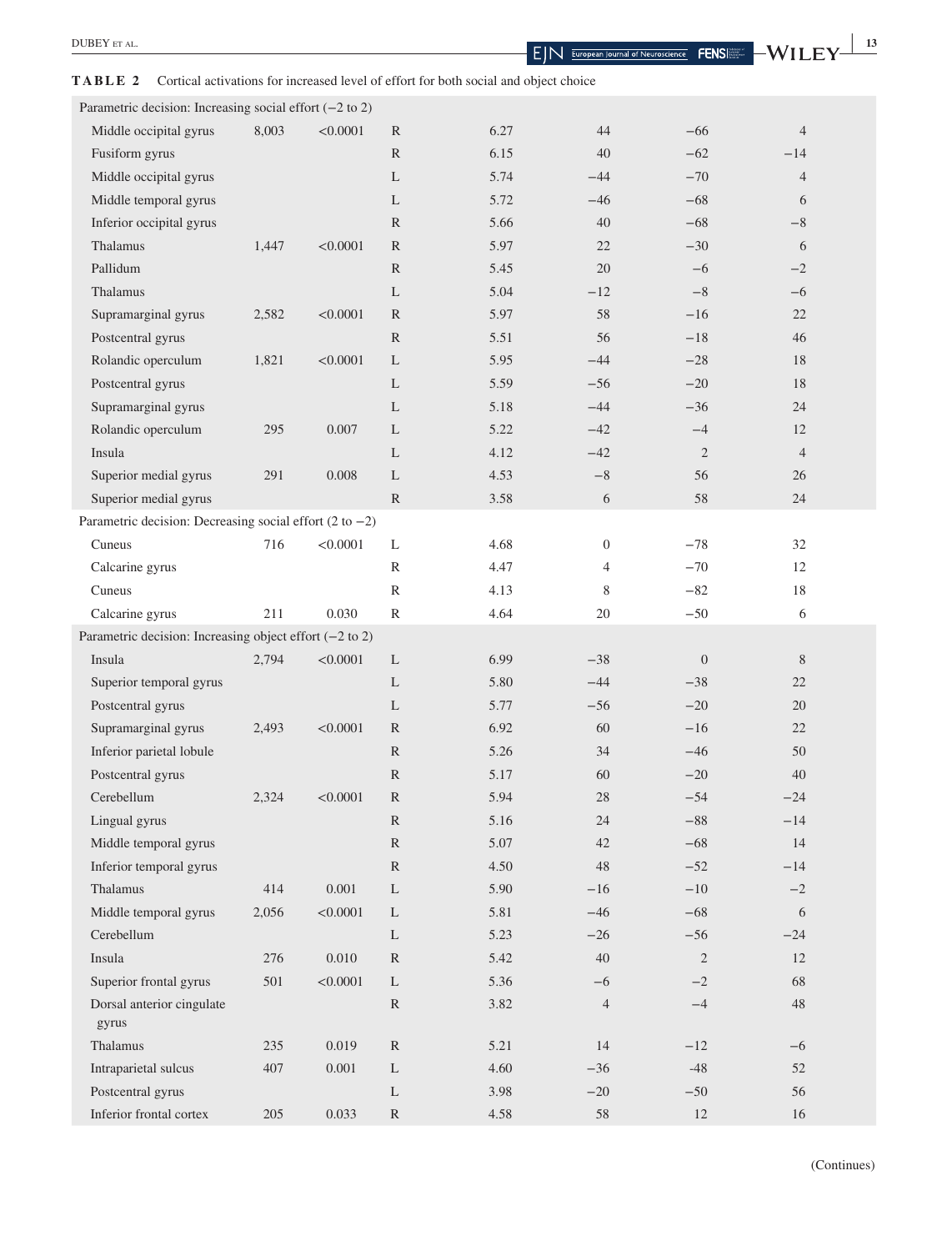| 14<br>WILEY                                                                                       | $\overline{E}$ $\overline{\text{N}}$ European Journal of Neuroscience |       | <b>FENSILL</b> |      |       |                | <b>DUBEY</b> ET AL. |  |
|---------------------------------------------------------------------------------------------------|-----------------------------------------------------------------------|-------|----------------|------|-------|----------------|---------------------|--|
| TABLE 2<br>(Continued)                                                                            |                                                                       |       |                |      |       |                |                     |  |
| Precentral gyrus                                                                                  | 295                                                                   | 0.007 | $\mathbb{R}$   | 4.30 | 48    | $\overline{0}$ | 42                  |  |
| Conjunction (Social + Object): Parametric decision: Increasing social effort $(-2 \text{ to } 2)$ |                                                                       |       |                |      |       |                |                     |  |
| Supramarginal gyrus                                                                               | 1,555                                                                 | 0.000 | $\mathbb{R}$   | 5.97 | 58    | $-16$          | 22                  |  |
| Inferior parietal lobule                                                                          |                                                                       |       | $\mathbb{R}$   | 5.09 | 36    | $-46$          | 54                  |  |
| Postcentral gyrus                                                                                 |                                                                       |       | $\mathbb{R}$   | 4.81 | 60    | $-18$          | 46                  |  |
| Middle temporal gyrus                                                                             | 1,534                                                                 | 0.000 | L              | 5.72 | $-46$ | $-68$          | 6                   |  |
| Cerebellum                                                                                        |                                                                       |       | L              | 4.74 | $-16$ | $-52$          | $-22$               |  |
| Fusiform gyrus                                                                                    |                                                                       |       | L              | 4.59 | $-30$ | $-66$          | $-12$               |  |
| Postcentral gyrus                                                                                 | 705                                                                   | 0.000 | L              | 5.45 | $-56$ | $-20$          | 20                  |  |
| Rolandic operculum                                                                                |                                                                       |       | L              | 5.35 | $-44$ | $-32$          | 22                  |  |
| Supramarginal gyrus                                                                               |                                                                       |       | L              | 5.09 | $-52$ | $-22$          | 22                  |  |
| Rolandic operculum                                                                                | 255                                                                   | 0.014 | L              | 5.16 | $-42$ | $-4$           | 12                  |  |
| Insula                                                                                            |                                                                       |       | L              | 4.21 | $-42$ | 2              | $\overline{4}$      |  |
| Cerebellum                                                                                        | 1,739                                                                 | 0.000 | $\mathbb{R}$   | 5.15 | 30    | $-54$          | $-26$               |  |
| Inferior occipital gyrus                                                                          |                                                                       |       | $\mathbb{R}$   | 4.91 | 28    | $-88$          | $-12$               |  |
| Middle temporal gyrus                                                                             |                                                                       |       | $\mathbb{R}$   | 4.78 | 42    | $-68$          | 10                  |  |
| Postcentral gyrus                                                                                 | 189                                                                   | 0.023 | L              | 4.42 | $-52$ | $-22$          | 46                  |  |

#### **ACKNOWLEDGEMENTS**

We would like to thank the participants for volunteering their time. The team of medical technical assistants at the INM-3 deserves much appreciation for the assistance with the fMRI scanning. We also thank Alexander Geiger for his help and support with piloting the paradigm in the scanner and Philipp Ludersdorfer for help with enhanced plots. This work was funded by Deutscher Akademischer Austauschdienst (DAAD) funding scheme Forschungsstipendien - Kurzstipendien, 2015 (57130097), reference number 91564496; the British Psychological Society's postgraduate study visits scheme 2014/2015 reference number 1412/21; Experimental Psychological Society's study visit scheme. AH and ID were funded by the ERC grant INTERACT 313398.

#### **CONFLICT OF INTERESTS**

The authors declare that they have no competing interests.

#### **AUTHOR CONTRIBUTIONS**

ID, DR and AH designed the paradigm; AG, ID, AH and KV adapted the paradigm for the fMRI; ID, AG and AH analysed the data; ID, AG and MH recruited participants and collected data, KV supervised data collection. ID, AG and AH wrote the paper. MH, DR and KV critically revised the manuscript. ID and AG contributed equally as first authors.

#### **ETHICS STATEMENT**

The study was conducted with approval of the local ethics committee of the Medical Faculty of the University of Cologne.

#### **DATA AVAILABILITY STATEMENT**

The datasets generated  $\&$  analysed in this study are not publicly available because the participants did not consent to data sharing. Anonymised second level analyses are available from the corresponding author on request.

### **ORCID**

*Indu Dubey* <https://orcid.org/0000-0002-3937-1058> *Alexandra L. Georgescu* [https://orcid.](https://orcid.org/0000-0003-1929-5673) [org/0000-0003-1929-5673](https://orcid.org/0000-0003-1929-5673)

#### **REFERENCES**

- Aharon, I., Etcoff, N., Ariely, D., Chabris, C. F., O'Connor, E., & Breiter, H. C. (2001). Beautiful faces have variable reward value: fMRI and behavioral evidence. *Neuron*, *32*(3), 537–551.
- Alloy, L. B., Olino, T., Freed, R. D., & Nusslock, R. (2016). Role of reward sensitivity and processing in major depressive and bipolar spectrum disorders. *Behavior Therapy*, *47*(5), 600–621. [https://doi.](https://doi.org/10.1016/j.beth.2016.02.014) [org/10.1016/j.beth.2016.02.014](https://doi.org/10.1016/j.beth.2016.02.014)
- Baron-Cohen, S., Wheelwright, S., Skinner, R., Martin, J., & Clubley, E. (2001). The autism-spectrum quotient (AQ): Evidence from Asperger syndrome/high-functioning autism, males and females, scientists and mathematicians. *Journal of Autism and Developmental Disorders*, *31*(1), 5–17.
- Beck, A. T., & Steer, R. A. (1987). Manual for the Beck Depression Inventory. San Antonio, TX: The Psychological Corporation.
- Berridge, K. C. (2004). Motivation concepts in behavioral neuroscience. *Physiology & Behavior*, *81*(2), 179–209. [https://doi.org/10.1016/j.](https://doi.org/10.1016/j.physbeh.2004.02.004) [physbeh.2004.02.004](https://doi.org/10.1016/j.physbeh.2004.02.004)
- Cavada, C. (2000). The Anatomical Connections of the Macaque Monkey Orbitofrontal Cortex. A review. *Cerebral Cortex*, *10*(3), 220–242. <https://doi.org/10.1093/cercor/10.3.220>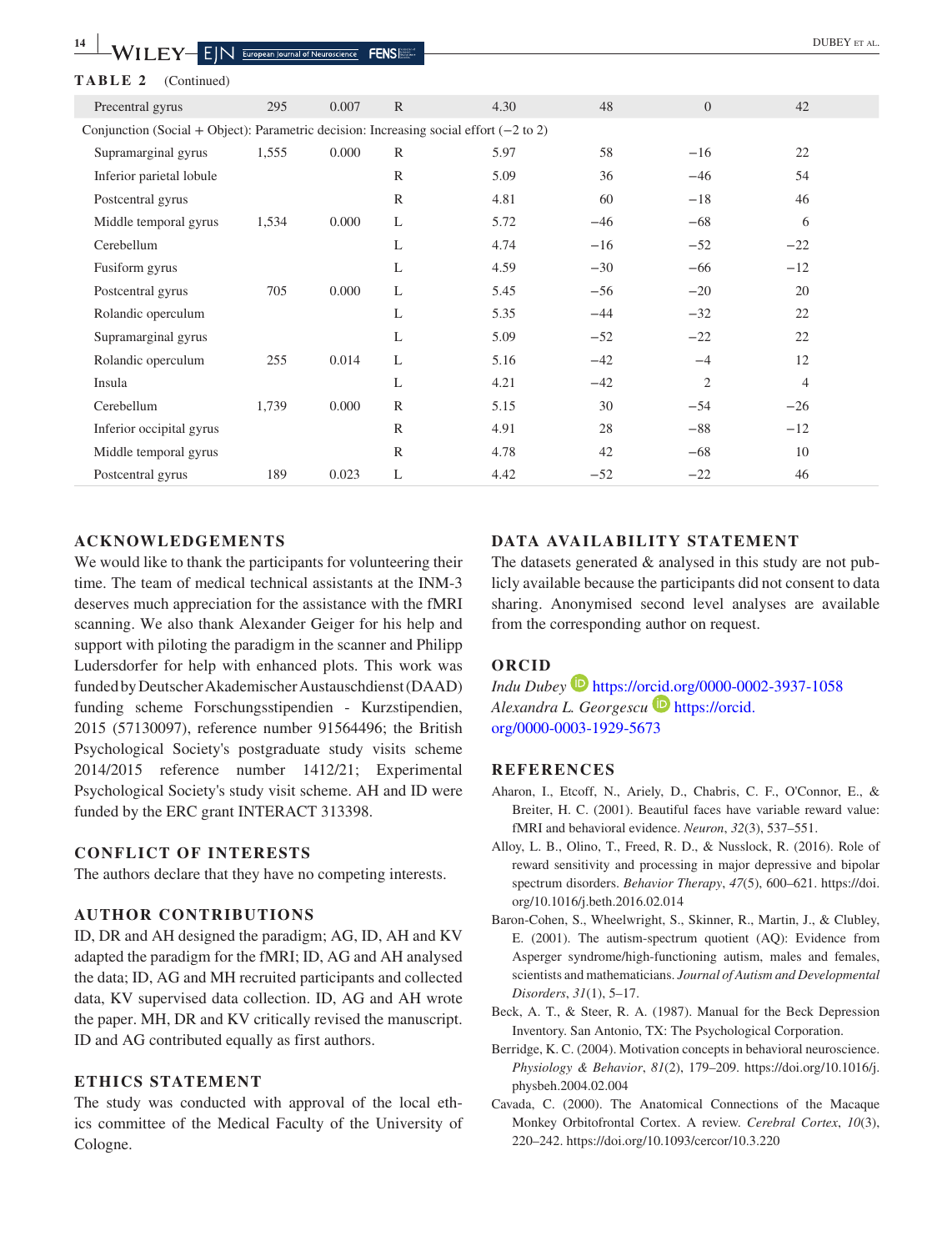**EXECUTE AL. IS SEVER AL. 15 EXECUTE 2 EXECUTE 2 EXECUTE 2 EXECUTE 2 EXECUTE 2 EXECUTE 2 EXECUTE 2 EXECUTE 2 EXECUTE 2 EXECUTE 2 EXECUTE 2 EXECUTE 2 EXECUTE 2 EXECUTE 2 EXECUTE 2 EXECUTE** 

- *Cognitive Sciences*, *16*(4), 231–239. [https://doi.org/10.1016/j.](https://doi.org/10.1016/j.tics.2012.02.007) [tics.2012.02.007](https://doi.org/10.1016/j.tics.2012.02.007)
- Collins, D. L., Neelin, P., Peters, T. M., & Evans, A. C. (1994). Automatic 3D intersubject registration of MR volumetric data in standardized Talairach space. *Journal of Computer Assisted Tomography*, *18*(2), 192–205. <https://doi.org/10.1097/00004728-199403000-00005>
- Courchesne, E., & Allen, G. (1997). Prediction and preparation, fundamental functions of the cerebellum. *Learning & Memory*, *4*(1), 1–35.<https://doi.org/10.1101/lm.4.1.1>
- Dehaene, S. (1996). The organization of brain activations in number comparison: Event-related potentials and the additive-factors method. *Journal of Cognitive Neuroscience*, *8*(1), 47–68. [https://](https://doi.org/10.1162/jocn.1996.8.1.47) [doi.org/10.1162/jocn.1996.8.1.47](https://doi.org/10.1162/jocn.1996.8.1.47)
- Demurie, E., Roeyers, H., Wiersema, J. R., & Sonuga-Barke, E. (2016). No evidence for inhibitory deficits or altered reward processing in ADHD. *Journal of Attention Disorders*, *20*(4), 353–367. [https://doi.](https://doi.org/10.1177/1087054712473179) [org/10.1177/1087054712473179](https://doi.org/10.1177/1087054712473179)
- Ding, J., Chen, H., Qiu, C., Liao, W., Warwick, J. M., Duan, X., … Gong, Q. (2011). Disrupted functional connectivity in social anxiety disorder: A resting-state fMRI study. *Magnetic Resonance Imaging*, *29*(5), 701–711.<https://doi.org/10.1016/j.mri.2011.02.013>
- Dubey, I., Ropar, D., & Hamilton, A. (2015). Measuring the value of social engagement in adults with and without autism. *Molecular Autism*, *6*, 35. <https://doi.org/10.1186/s13229-015-0031-2>
- Dubey, I., Ropar, D., & Hamilton, A. (2017). Brief Report: A comparison of the preference for viewing social and non-social movies in typical and autistic adolescents. *Journal of Autism and Developmental Disorders*, *47*(2), 514–519. [https://doi.org/10.1007/](https://doi.org/10.1007/s10803-016-2974-3) [s10803-016-2974-3](https://doi.org/10.1007/s10803-016-2974-3)
- Dubey, I., Ropar, D., & Hamilton, A. (2018). Comparison of choose – A-movie and approach–avoidance paradigms to measure social motivation. *Motivation and Emotion*, *42*(2), 190–199. [https://doi.](https://doi.org/10.1007/s11031-017-9647-1) [org/10.1007/s11031-017-9647-1](https://doi.org/10.1007/s11031-017-9647-1)
- Duvernoy, H. M. (1999). *The human brain*. Vienna, Austria: Springer Vienna.
- Foti, D., Carlson, J. M., Sauder, C. L., & Proudfit, G. H. (2014). Reward dysfunction in major depression: Multimodal neuroimaging evidence for refining the melancholic phenotype. *NeuroImage*, *101*, 50–58.<https://doi.org/10.1016/j.neuroimage.2014.06.058>
- Gao, T., Scholl, B. J., & McCarthy, G. (2012). Dissociating the detection of intentionality from animacy in the right posterior superior temporal sulcus. *Journal of Neuroscience*, *32*(41), 14276–14280. [https://](https://doi.org/10.1523/JNEUROSCI.0562-12.2012) [doi.org/10.1523/JNEUROSCI.0562-12.2012](https://doi.org/10.1523/JNEUROSCI.0562-12.2012)
- Gilbertson, L. R., Lutfi, R. A., & Weismer, S. E. (2017). Auditory preference of children with autism spectrum disorders. *Cognitive Process*, *18*(2), 205–209.<https://doi.org/10.1007/s10339-016-0787-0>
- Gliga, T., Elsabbagh, M., Andravizou, A., & Johnson, M. H. (2009). Faces attract infants' attention in complex displays. *Infancy*, *14*(5), 550–562. <https://doi.org/10.1080/15250000903144199>
- Goodale, M. A., & Mansfield, R. J. W. (1982). *Analysis of visual behavior*. Cambridge, MA: MIT Press.
- Goodale, M. A., & Milner, A. D. (1992). Separate visual pathways for perception and action. *Trends in Neurosciences*, *15*(1), 20–25. [https://doi.org/10.1016/0166-2236\(92\)90344-8](https://doi.org/10.1016/0166-2236(92)90344-8)
- Goren, C. C., Sarty, M., & Wu, P. Y. (1975). Visual following and pattern discrimination of face-like stimuli by newborn infants. *Pediatrics*, *56*(4), 544–549.
- Grabenhorst, F., & Rolls, E. T. (2011). Value, pleasure and choice in the ventral prefrontal cortex. *Trends in Cognitive Sciences*, *15*(2), 56–67.<https://doi.org/10.1016/j.tics.2010.12.004>
- Hare, T. A., O'Doherty, J., Camerer, C. F., Schultz, W., & Rangel, A. (2008). Dissociating the role of the orbitofrontal cortex and the striatum in the computation of goal values and prediction errors. *Journal of Neuroscience*, *28*(22), 5623–5630. [https://doi.org/10.1523/](https://doi.org/10.1523/JNEUROSCI.1309-08.2008) [JNEUROSCI.1309-08.2008](https://doi.org/10.1523/JNEUROSCI.1309-08.2008)
- Hautzinger, M., Bailer, M., Worall, H., & Keller, F. (1995). *BDI Beck-Depressions-Inventar Testhandbuch*, Bern: Hans Huber.
- Hayden, B. Y., Parikh, P. C., Deaner, R. O., & Platt, M. L. (2007). Economic principles motivating social attention in humans. *Proceedings of the Royal Society B: Biological Sciences*, *274*(1619), 1751–1756.<https://doi.org/10.1098/rspb.2007.0368>
- Izuma, K., Saito, D. N., & Sadato, N. (2008). Processing of social and monetary rewards in the human striatum. *Neuron*, *58*(2), 284–294. <https://doi.org/10.1016/j.neuron.2008.03.020>
- Jones, B. C., DeBruine, L. M., Little, A. C., Conway, C. A., & Feinberg, D. R. (2006). Integrating gaze direction and expression in preferences for attractive faces. *Psychological Science*, *17*(7), 588–591. <https://doi.org/10.1111/j.1467-9280.2006.01749.x>
- Kable, J. W., & Glimcher, P. W. (2007). The neural correlates of subjective value during intertemporal choice. *Nature Neuroscience*, *10*(12), 1625–1633.<https://doi.org/10.1038/nn2007>
- Kim, H., Adolphs, R., O'Doherty, J. P., & Shimojo, S. (2007). Temporal isolation of neural processes underlying face preference decisions. *Proceedings of the National Academy of Sciences of the United States of America*, *104*(46), 18253–18258. [https://doi.org/10.1073/](https://doi.org/10.1073/pnas.0703101104) [pnas.0703101104](https://doi.org/10.1073/pnas.0703101104)
- Knutson, B., Rick, S., Wimmer, G. E., Prelec, D., & Loewenstein, G. (2007). Neural predictors of purchases. *Neuron*, *53*(1), 147–156. <https://doi.org/10.1016/j.neuron.2006.11.010>
- Kohls, G., Peltzer, J., Schulte-Rüther, M., Kamp-Becker, I., Remschmidt, H., Herpertz-Dahlmann, B., & Konrad, K. (2011). Atypical brain responses to reward cues in autism as revealed by event-related potentials. *Journal of Autism and Developmental Disorders*, *41*(11), 1523–1533. [https://doi.org/10.1007/s1080](https://doi.org/10.1007/s10803-011-1177-1) [3-011-1177-1](https://doi.org/10.1007/s10803-011-1177-1)
- Kolbeck, S., & Maß, R. (2009). *SASKO—Fragebogen zu sozialer Angst und sozialen Kompetenzdefiziten. Testmanual- und materialien [SASKO—Questionnaire for social anxiety and social competence deficits. Manual and material]*. Göttingen, Germany: Hogrefe.
- Kranz, F., & Ishai, A. (2006). Face perception is modulated by sexual preference. *Current Biology*, *16*(1), 63–68. [https://doi.org/10.1016/j.](https://doi.org/10.1016/j.cub.2005.10.070) [cub.2005.10.070](https://doi.org/10.1016/j.cub.2005.10.070)
- Kringelbach, M. (2004). The functional neuroanatomy of the human orbitofrontal cortex: Evidence from neuroimaging and neuropsychology. *Progress in Neurobiology*, *72*(5), 341–372. [https://doi.](https://doi.org/10.1016/j.pneurobio.2004.03.006) [org/10.1016/j.pneurobio.2004.03.006](https://doi.org/10.1016/j.pneurobio.2004.03.006)
- Kuhnen, C. M., & Knutson, B. (2005). The neural basis of financial risk taking. *Neuron*, *47*(5), 763–770. [https://doi.org/10.1016/j.](https://doi.org/10.1016/j.neuron.2005.08.008) [neuron.2005.08.008](https://doi.org/10.1016/j.neuron.2005.08.008)
- Lehrl, S., Triebig, G., & Fischer, B. (1995). Multiple choice vocabulary test MWT as a valid and short test to estimate premorbid intelligence. *Acta Neurologica Scandinavica*, *91*(5), 335–345. [https://doi.](https://doi.org/10.1111/j.1600-0404.1995.tb07018.x) [org/10.1111/j.1600-0404.1995.tb07018.x](https://doi.org/10.1111/j.1600-0404.1995.tb07018.x)
- Levy, D. J., & Glimcher, P. W. (2012). The root of all value: A neural common currency for choice. *Current Opinion in Neurobiology*, *22*(6), 1027–1038. <https://doi.org/10.1016/j.conb.2012.06.001>